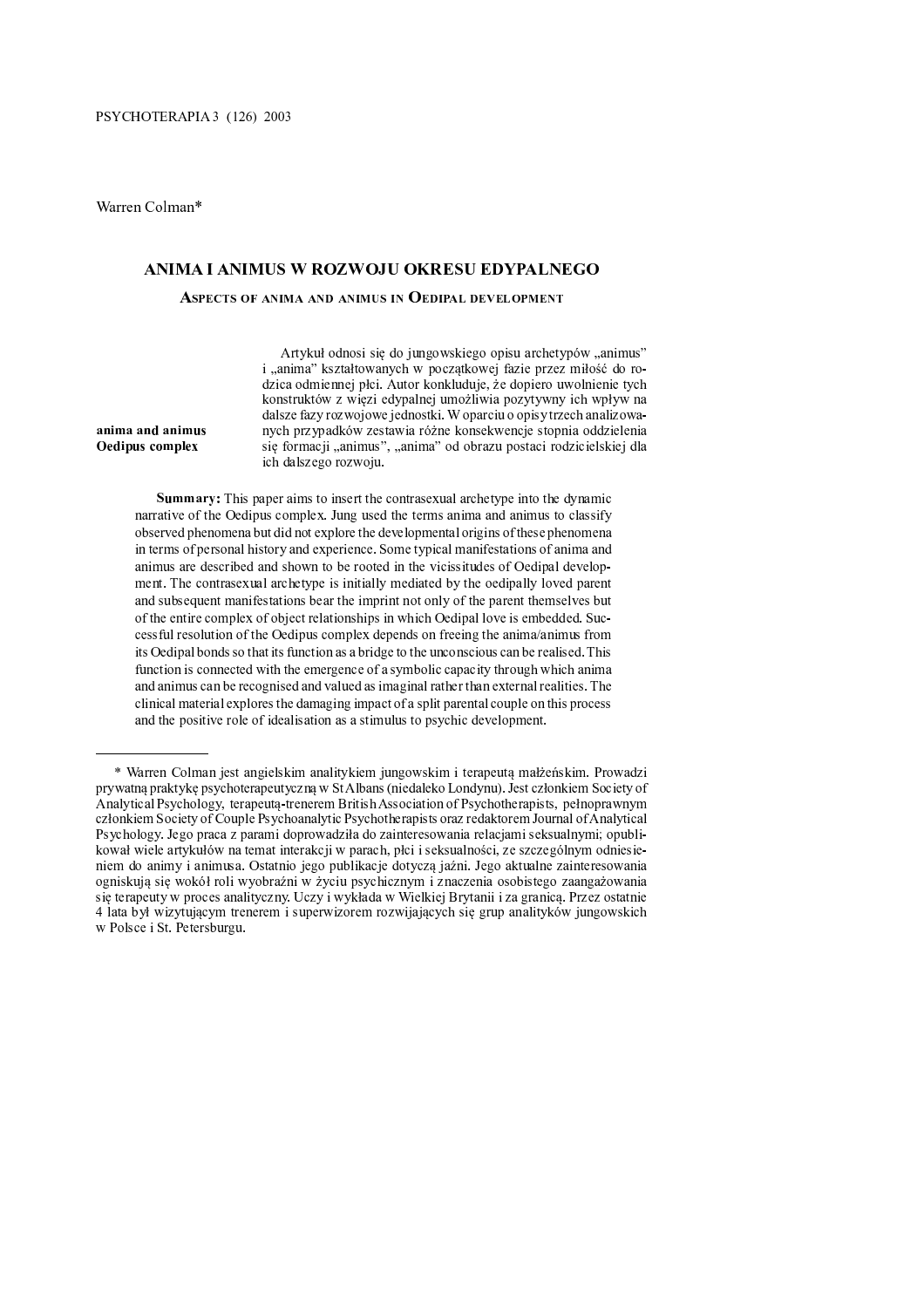# Wprowadzenie

Zawsze byłem pod dużym wrażeniem wybitnych prac Junga dotyczących animy i animusa. Podobnie jednak jak wielu współczesnych jungistów [np.1], przez wiele lat nie potrafiłem korzystać z jego koncepcji w swojej pracy klinicznej. W tym artykule podejmuje próbe rehabilitacji i wprowadzenia z powrotem animy i animusa na grunt kliniczny, poprzez syntezę kompleksu Edypa z teorią związku z obiektem.

# Definicje i weryfikacje

Najzwięźlejszą definicję elementów, jakie składają się na anime i animusa, Jung zamieścił w przypisach do Aiona. Tymi elementami są: "kobiecość dotycząca mężczyzny i męskość przynależąca kobiecie; doświadczanie kobiety przez mężczyznę i mężczyzny przez kobietę; oraz, na końcu, męski i kobiecy obraz archetypowy. Pierwszy z tych elementów może być zintegrowany z osobowością poprzez proces świadomego uzmysłowienia; jest to niemożliwe w przypadku ostatniego elementu [2, s. 41 i nast.].

Wszystkie trzy elementy odnoszą się do ogólnych kategorii, które postjungowi krytycy prawdopodobnie chcieliby zdekonstruować. Istotne tutaj wydaje się to, że słowo *doświad*czanie zastosowano wyłącznie do drugiego elementu. Takie doświadczanie, o jakie tu idzie, nie może dotyczyć "mężczyzny" czy "kobiety" jako kategorii abstrakcyjnych. Takie doświadczanie, nawet jako archetypowe wyobrażenie, musi być nieskończenie różnorodne. Z tego powodu zakładam, że Jung miał na myśli szczególne doświadczania wyjątkowego mężczyzny przez wyjątkową kobietę (i vice versa). Jedynie poprzez przejawianie się różnorodności tych doświadczeń można dojrzeć jakąś generalną archetypową rzeczywistość.

Większość dyskusji w świecie jungistów toczy się wokół pierwszego i trzeciego elementu jungowskiej definicji — biseksualności wiecznego archetypowego obrazu. Jej istnienie jest stale dyskutowane wśród wielu badaczy zakłopotanych esencjalizmem Junga [3, s.  $156 - 159$ ; 4, s  $156 - 159$ , 5]. Pomimo powszechnego uznania, że treść odmiennopłciowego archetypu jest przygodna, a także pomimo uwzględnienia potrzeby badania jej w indywidualnej historii pacjenta [6], istnieje niewiele odniesień do drugiego elementu jungowskiej definicji — doświadczania kobiety przez mężczyznę i doświadczania przez kobietę mężczyzny, a w szczególności kluczowego, kształtującego tę treść, doświadczenia związku z rodzicami. Bez tego elementu anima i animus pozostają statycznymi konceptami, służącymi jedynie porządkowaniu całego zakresu psychicznych fenomenów, pozbawione dynamicznego schematu wyjaśniającego ich naturę i ich szczególne zadania w życiu jednostki.

Kompleks Edypa z samej swej istoty jest właściwym miejscem poszukiwań tych schematów. Jung często pisze o współistnieniu matki i animy w psychice chłopca oraz potrzebie wprowadzenia syna w świat ojca, po to, by mógł porzucić matczyną kontrolę jego wewnętrznego życia [2 par. 21-25; 7, par. 314-315; 8, par. 61; 9, par 141]. Spoglądając na całość pracy Junga, wydaje się jednak, jak gdyby anima i animus oraz kompleks Edypa istniały w całkowicie odrębnych dyskursach, jakby nie można było mówić o nich łącznie. Moim celem jest włączenie konceptu animy i animusa do dynamicznego opisu kompleksu Edypa. Taki zabieg ma swoje dobre i złe strony. Pozwala na obserwację tego, czy i — jeśli tak — w jaki sposób anima i animus kształtują się poprzez rzeczywiste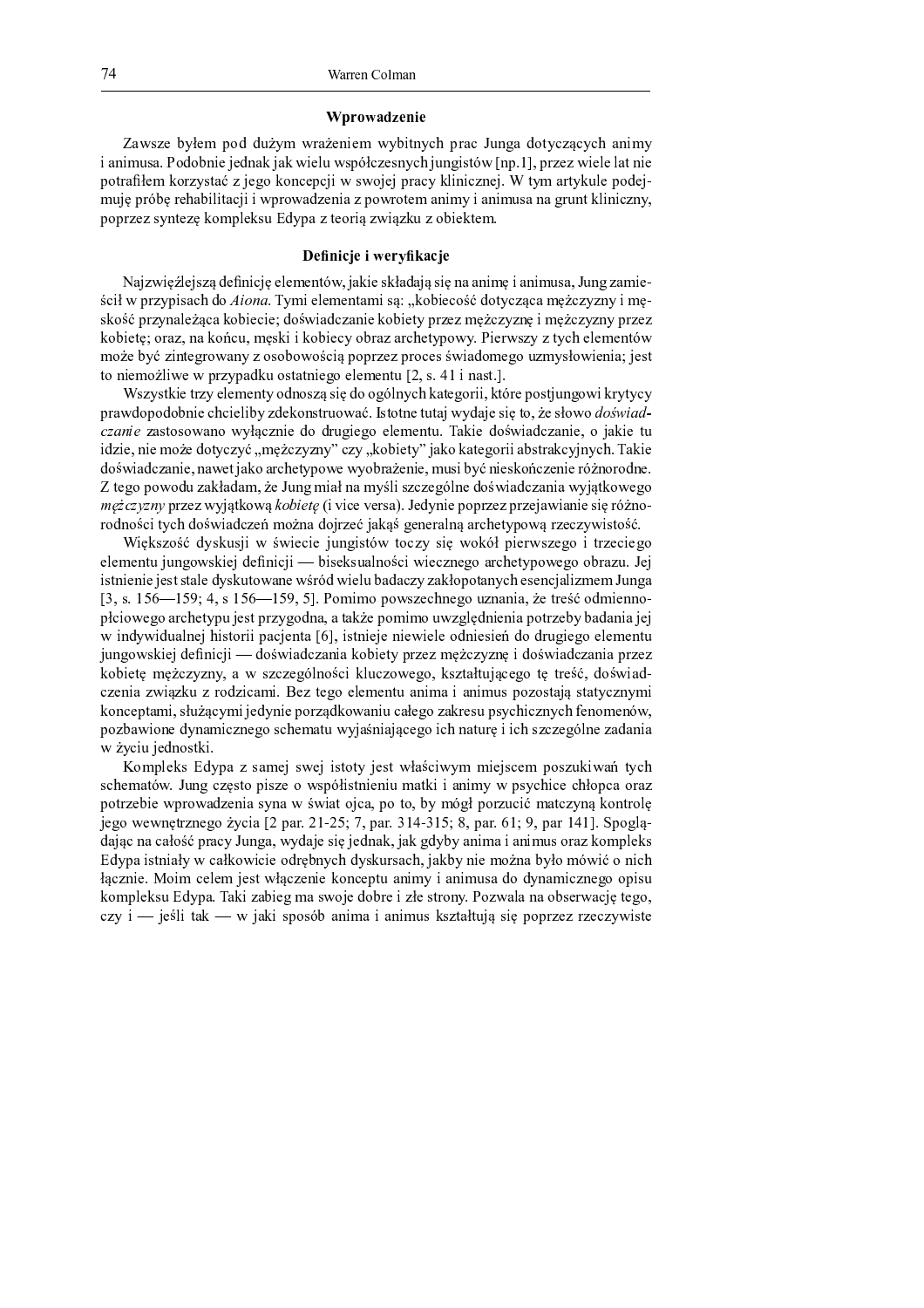75

doświadczenie z obiektami rodzicielskimi. Pozwala na obserwacie, w jaki sposób anima i animus kształtują się — lub nie — poprzez rzeczywiste doświadczenie z obiektami rodzicielskimi; wymagając oddzielenia obrazu rodzica od obrazu przeciwnej płci zarazem poszerza model freudowski o dodatkowy wymiar.

Koncept odmiennopłciowego archetypu jest znacznie bardziej problematyczny. Istnieje wiele prób zrewidowania perspektywy Junga, a zwłaszcza jego tendencji do inkrustowania pewnych hipotetycznych aspektów animy i animusa czymś, co można nazwać "związanymi z kultura stereotypami płci". Istnieja dwie główne linie tych rewizji. Jedna wiaże się z założeniem, że anima i animus występują u obu płci [np. 10, 11]. Druga zakłada, że archetypy zasadniczo odnoszą się do różnic i inności [otherness]; Samuels twierdzi, że jungowska teoria "ogranicza nas przez kładzenie nacisku na odmiennopłciowość" [3, s. 971. Žadna z tych rewizij nie jest dla mnie satysfakcionująca. Pierwszą dlatego, że gubi ten specyficznie odmiennopłciowy element, który oddaje różne znaczenie w psychice postaci tej samej i przeciwnej płci. Druga, z kolei, degraduje seksualne aspekty archetypu do wtórnych fenomenów, do zaledwie metafor opisujących pojemniejsze archetypowe wyobrażenie różnicy. Podzielam opinię Samuelsa, że istnieje ryzyko urzeczowienia zasady "żeńskości" czy "męskości", nie mam jednak wątpliwości, że anima — czymkolwiek jest iest *żeńska*, a animus *— męski*. Zajmowanie się "męskością" czy "żeńskością" może zamaskować ten walor animy i animusa, który dotyczy stosunku nie tylko do przeciwnego rodzaju [gender]<sup>1</sup>, ale też do przeciwnej płci.

Powiązanie odmiennopłciowości z kompleksem Edypa pozwala na pewne zdecydowanie w tej kwestii. W rozwoju dziecka przez pewien moment uzgadnianie różnicy i odmienności istotnie stanowi główny rys okresu edypalnego. Odbywa się to w kontekście ściśle związanym z seksualnymi relacjami i kształtowaniem się tożsamości seksualnej. Kiedy dziecko zaczyna budować relację z osobami tej samej oraz przeciwnej płci, powodzenie w rozwiązaniu kompleksu wymaga od niego pozytywnej identyfikacji z osobą tej samej płci, zatem ona czy on uznają, że mając nawet jakieś *wyobrażenie* o płci przeciwnej muszą się kierować doświadczeniem własnej płci [12]. To daje jakiś obraz przeogromnego, a być może nieskończonego zbioru różnorodności rodzajowych identyfikacji [związanych z rolą społeczna — przyp. tłum.], jakie jednostka może skonstruować. Trzeba tu podkreślić, że silna identyfikacja z własną płcią nie determinuje wyboru obiektu heteroseksualnego. W rzeczy samej, wiele homoseksualnych kobiet i mężczyzn może utwierdzać swoją rodzajową tożsamość poprzez identyfikację z partnerem seksualnym tej samej płci, podczas gdy heteroseksualność często służy zamaskowaniu silnej niepewności związanej z rodzajową tożsamością. Te kwestie są poruszone w odrębnych artykułach [13].

# Edypalne aspekty animy/animusa

Czego można się dowiedzieć o funkcjonowaniu animy i animusa w życiu jednostki patrząc na nie z perspektywy rozwoju edypalnego? Sądzę, że nie tylko cechy osobowościowe

<sup>&</sup>lt;sup>1</sup>W tłumaczeniu przyjęto powszechnie już stosowany "rodzaj" na określenie tzw. płci kulturowej (ang. gender), czyli tego, co dotyczy cech, atrybutów bądź postaw nabytych i przypisywanych przez kulture kobiecie lub meżczyźnie w odróżnieniu od określenia "płeć" (ang. sex), dotyczącego uwarunkowanych biologicznie cech wrodzonych, determinowanych chromosomami płciowymi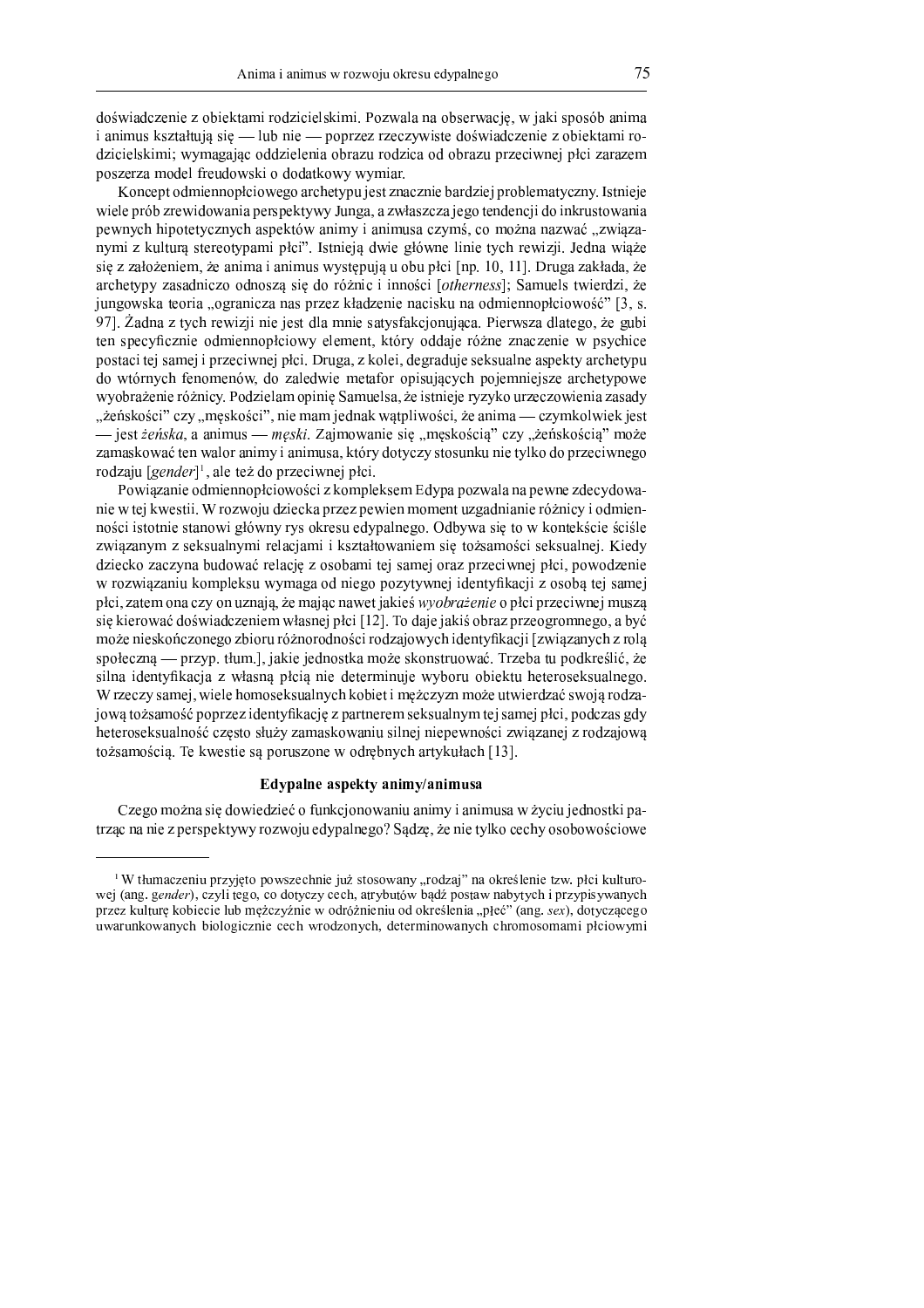rodzica są pierwszymi nośnikami archetypowych obrazów, kształtującymi ich zawartość. Dendrici od niek ruserese iest netuwe uslasii drieske rusedricem i to uz jelni sposók o czy ona zakończą kryzys edypalny. Szczególna i wyjątkowa dla każdego dziecka natura kompleksu Edypa pozwala wypracować jej czy jemu swoją postawę wobec własnego i odmiennego rodzaju. Proces ten zachodzi poprzez złożoną serię identyfikacji i przeciwidentyfikacji, introjekcji i projekcji. Dlatego też sytuacja edypalna zasadniczo wpływa zarówno na czyjeś wewnętrzne odmiennopłciowe aspekty, jak i na doświadczanie drugiej płci w życiu społecznym.

Przebieg pewnych wydarzeń w rozwoju w okresie edypalnym odbija się na charakterze animy i animusa, nadaje koloryt postawom podmiotu wobec nich. Zakres postaw pozytywnych obejmuje: idealizację, miłość, adorację, silne pragnienia miłości erotycznej; negatywne to: umniejszanie, lek/strach, zawiść, pogarda. Wszystkie te postawy są wyrażane oraz doświadczane przez podmiot jako cechy animy/animusa. Jest to, w istocie, oznaka projekcyjnej identyfikacji, co sugeruje, że tam, gdzie anima i animus są najaktywniejsze, tam najprawdopodobniej dominować będą narcystyczne relacje z obiektem. W takiej relacji Jung widzi, że: "podmiot nie potrafi rozróżnić duszy<sup>2</sup> od obiektu" [14, par. 810].

Pomimo iż Jung odróżnia opętanie archetypem od jego projektowania, to w praktyce oba te stany są nierozróżniane, powiązane ze sobą projekcyjną identyfikacją. Innymi słowy, uczucia płynace z doświadczania zwiazku z postaciami rodzicielskimi sa wprojektowywane w rodziców (wraz z nimi także odmiennopłciowe archetypy, które one ucieleśniaja). nadają one też kształt i granice zbiorom cech charakterystycznych dla płci przeciwnej (np. "kobieca" słabość/wrażliwość, "meska" agresja/siła). W dalszej kolejności te elementy właściwe płci przeciwnej mogą podlegać różnym przekształceniom związanym z dzia $tan$ iem mechanizmów obronnych. Mogą one ulec odwróceniu czy zaprzeczeniu — np. u mężczyzny, który nie zgłasza żadnych potrzeb, wyprojektowana zależność wywołuje uczucie, że żona przeciąża go; kobieta, która odczuwa, że mężczyźni są okrutni, traktuje  $i$ ch wszystkich, bez wyjątku, z pogardą, na jaką według niej zasługują.

# Od mienno olciowy archety b w sytuacii edypalnei

Jaki jest udział animy/animusa w sytuacji edypalnej? Kluczowe jest to, że mimo iż rodzic płci przeciwnej ucieleśnia odmiennopłciowy archetyp, to jednak jest czymś różnym od niego. Co więcej, zdolność do takiego rozróżniania jest niezwykle ważna dla indywiduacji. Na etapie rozwoju edypalnego obrazy rodzica i wyobrażenia płci przeciwnej są zmieszane i na swój sposób *tworzą* ten kompleks. Wynika to z tego, że silne pragnienie połączenia się z rodzicem darzonym edypalną miłością wywołane jest fascynującą mocą odmiennopłciowego archetypu płci przeciwnej, z którym ten obraz jest utożsamiany. Później, gdy anima i animus są już oddzielone od rodzicielskich imago, ta archetypowa moc staje się paliwem dla pragnienia seksualnego złączenia, które wypycha dziecko poza atrakcyjny krąg rodziców w kierunku dojrzałych związków.

<sup>î</sup> <sup>ï</sup> <sup>ð</sup> <sup>ñ</sup> <sup>ò</sup> <sup>ó</sup> <sup>ô</sup> <sup>ð</sup> <sup>õ</sup> <sup>ö</sup> <sup>÷</sup> <sup>ð</sup> <sup>ô</sup> <sup>ø</sup> <sup>ù</sup> <sup>ú</sup> <sup>õ</sup> <sup>û</sup> <sup>ò</sup> <sup>ô</sup> <sup>ü</sup> <sup>ý</sup> <sup>ù</sup> <sup>ý</sup> <sup>ý</sup> <sup>ù</sup> <sup>ü</sup> <sup>ø</sup> <sup>þ</sup> <sup>ÿ</sup> <sup>ø</sup> <sup>ó</sup> <sup>ü</sup> <sup>ÿ</sup> <sup>ý</sup> <sup>õ</sup> <sup>û</sup> <sup>ó</sup> <sup>ô</sup> <sup>ò</sup> <sup>ô</sup> - <sup>ø</sup> <sup>ý</sup> <sup>ó</sup> <sup>û</sup> <sup>÷</sup> <sup>ô</sup> <sup>ó</sup> <sup>ô</sup> <sup>ó</sup> <sup>ù</sup> <sup>÷</sup> <sup>ý</sup> <sup>ô</sup> <sup>ò</sup> <sup>ô</sup> - <sup>ý</sup> <sup>ò</sup> <sup>ô</sup> <sup>ó</sup> <sup>ø</sup> <sup>ÿ</sup> <sup>õ</sup> <sup>û</sup> <sup>ø</sup> <sup>ý</sup> <sup>ô</sup> <sup>ó</sup> <sup>ù</sup> <sup>÷</sup> <sup>ô</sup> <sup>ý</sup> <sup>õ</sup> <sup>õ</sup> <sup>ó</sup> <sup>ý</sup> <sup>ó</sup> <sup>÷</sup> <sup>ó</sup> <sup>õ</sup> <sup>ø</sup> <sup>ù</sup> <sup>ó</sup> <sup>õ</sup> <sup>õ</sup> <sup>ô</sup> <sup>ü</sup> <sup>ò</sup> <sup>ø</sup> <sup>÷</sup> <sup>ô</sup> <sup>ü</sup> <sup>ý</sup> <sup>ó</sup> <sup>õ</sup> <sup>û</sup> <sup>ô</sup> <sup>ó</sup> <sup>õ</sup> <sup>ò</sup> <sup>ó</sup> <sup>ù</sup> <sup>ø</sup> <sup>ø</sup> <sup>õ</sup> <sup>ô</sup> <sup>ü</sup> <sup>ü</sup> <sup>ó</sup> <sup>ò</sup> <sup>ø</sup> <sup>ò</sup> <sup>ü</sup> <sup>ð</sup>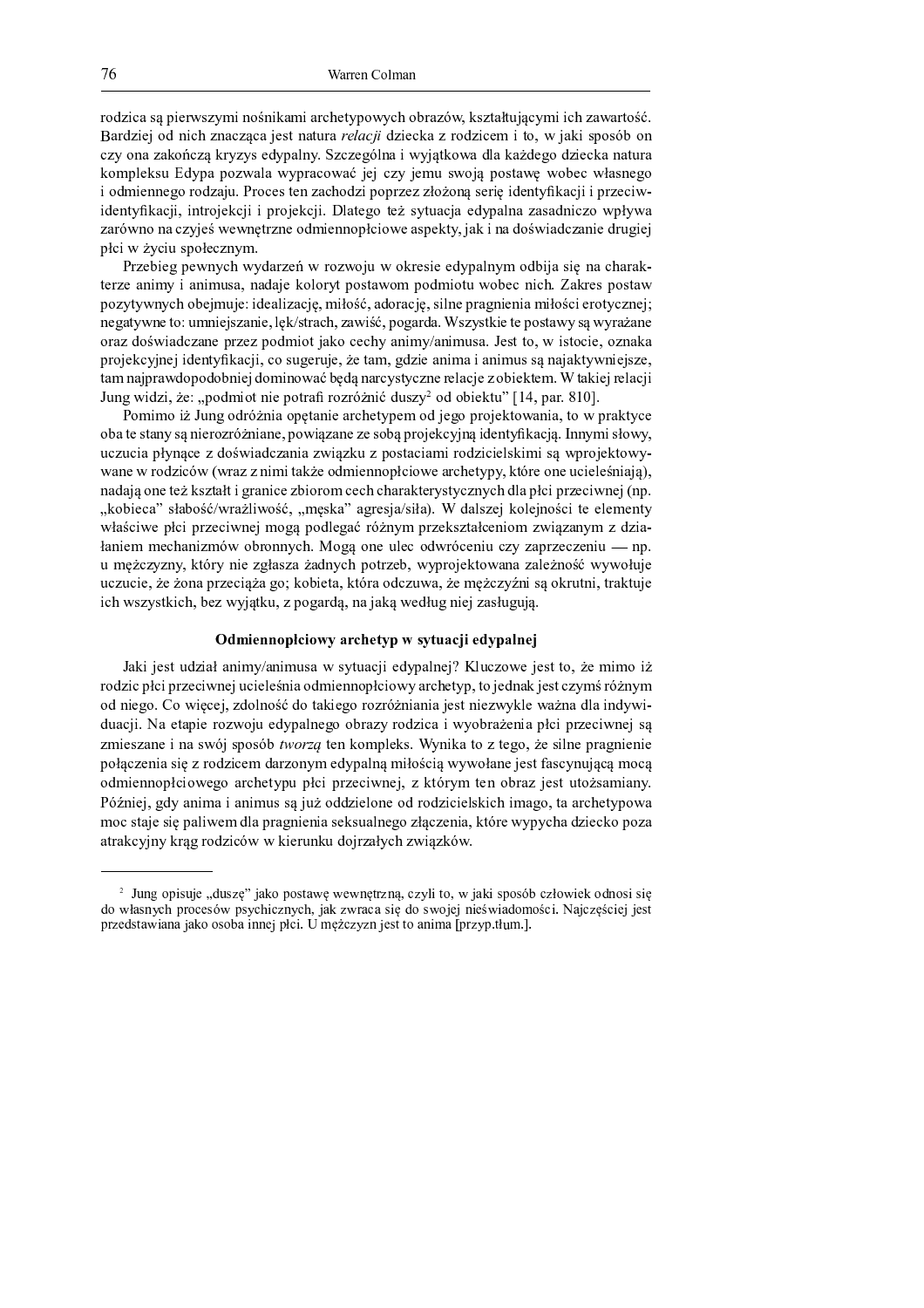Najwyraźniej wiec kompleksu Edypa nie można rozwiazać w dzieciństwie i trwa on do okresu adolescencji. Często zwiastunem dorastania jest pojawienie się silnych, przejściowych uczuć uwielbienia lub miłości do sławnych postaci życia publicznego: piosenkarzy, aktorów. Jest to przejaw licznych projekcji animy i animusa, ciągle noszących ślady wcześniejszego konfliktu Edypa.

Mój pacjent, mężczyzna około trzydziestki, relacjonował swój sen z trzynastego roku życia. Spotkał w tym śnie sławną piosenkarkę, już nie nastoletnią. Pocałował ją. W opis pocałunku włożył całe zaurocznie, fascynację i tajemniczość, jaką udało mu się żywo odtworzyć po dwudziestu latach od czasu tego snu. Spacerował z nia w śnie po bardzo zabiedzonej dzielnicy miasta, w której wiedział, że się wychowywała. Prosił, aby mu opowiedziała o tym.

Ten sen odnosi się do matki pacjenta, która wychowana była w podobnej dzielnicy, oraz do jego fantazji o ocaleniu jej. Fantazja ocalenia jest powszechnym i typowym dla rozwoju edypalnego tematem zwłaszcza wtedy, gdy w małżeństwie rodziców istnieją jakieś trudności, tak jak w przypadku tego pacjenta. Dziecko marzy, że uwolni kochanego rodzica od niedogodnych warunków i/lub od okrucieństwa, jakie spotyka go ze strony rodzicielskiego rywala. Taki scenariusz daje dziecku okazję do wyprojektowania jego własnych destrukcyjnych impulsów na tę postać rodzicielską oraz projekcji w ukochanego rodzica swojego poczucia deprywacji i pragnienia bycia ocalonym. Jeśli rodzic-rywal jest postacią tej samej płci, może dojść do poważnych trudności w wytworzeniu pozytywnej identyfikacji rodzajowej. Gdy rywal jest płci przeciwnej, mogą zaistnieć równie poważne trudności w dokonywaniu heteroseksualnego wyboru obiektu.

U tego pacjenta wyraźna postać animy w śnie zawiera zarówno elementy matki, jak i nieuświadamianego przez chłopca poczucia deprywacji czy braku. Pomimo że wybrana dziewczyna reprezentująca to poczucie jest podobna do matki, nie jest nią samą, lecz seksualnie określoną dziewczyną, której wyobrażenie odsunęło chłopca od matki w kierunku poszukiwania własnej dziewczyny do całowania. Sen pokazuje nieświadome odrzucenie obrazu animy, który jest czymś w rodzaju formacji kompromisowej: na tyle podobny do matki, żeby pobudzić libido, i wystarczająco odmienny, aby elektryzować chłopięce pragnienie bycia bohaterem, z dala od matki, na drodze do płciowej dojrzałości.

Nieustanne różnicowanie się odmiennopłciowego archetypu i kochanego edypalną miłością rodzica jest jak nić Ariadny, która może wyprowadzić z edypalnego labiryntu. Anima i animus stanowią często ważną kompensację w przypadku niepowodzenia edypalnych dażeń i umożliwiają odstapienie od nich. Ujmowanie kompleksu Edypa z perspektywy odmiennopłciowości podkreśla to, że poszukiwanie, które rozpoczyna się w edypalnym tyglu uczuć, trwa przez całe życie i ma na celu integrowanie odmiennopłciowych elementów z własną osobowością. Taki proces jest funkcją kreatywną, tworzącą pomost do nieświadomości [7, par. 339].

Gordon zaznacza, że anima, w przeciwieństwie do matki, ma charakter "przekształcający": "Ona jest »tą ukochaną«, która fascynuje, nawołuje, pociąga, inspiruje i dodaje mężczyźnie odwagi do działania, do poszukiwania przygód, do zmiany, do tworzenia. Po prawdzie, ona też nęci go i odwodzi od rodzicielskiego domu, zwabia prosto w niebezpieczny świat. Dlatego anima jest czymś odległym od matki, której miłość kołysze, przynosi komfort i pociesza, ale, gdy nie zostanie podważona, może zgnieść i skonsumować swoje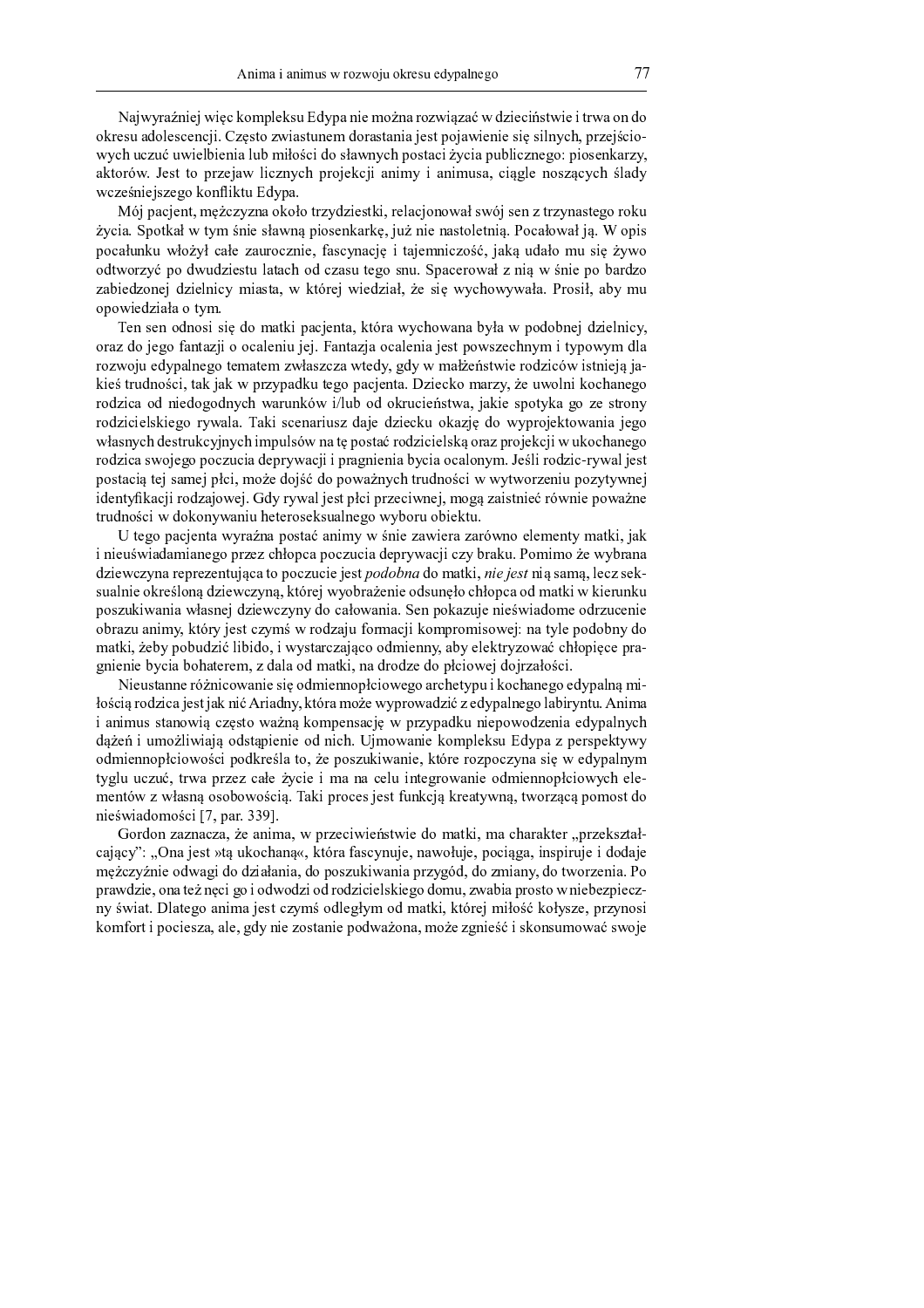potomstwo. Stad [...] pochodzi imperatyw, aby te dwie archetypowe postaci widzieć jako rozdzielne i różne" [15].

Uniciate abb dalvamente taga nazná iniquia uz suzeine dapuis dazeniu (uz nezaciuziaństwi: do teorii) jest równoznaczna ze zdolnością do myślenia symbolicznego, a niepowodzenie w tym oddzieleniu oznacza symboliczne zrównanie [16]. W drugim przypadku ci, którzy byli nosicielami odmiennopłciowego archetypu, zostaną zrównani z rodzicielskim obiektem - brak jest różnicowania pomiędzy znaczonym a znaczącym, nosicielem a tym, co jest przenoszone. Integracja archetypu powoduje na pierwszym etapie konieczność jego projekcji (gdyż nieświadoma treść zawsze wpierw ujawnia się w projekcji). Taka projekcja nie rozproszy się jednak, dopóki nie powstanie zdolność symbolizowania ("jak gdyby"). Ta symboliczna przestrzeń czy odległość zwykle wykształca się w sytuacji edypalnej [17, 18]. Bez jej rozwoju istnieje ryzyko, że w każdym związku seksualnym ukochany obiekt zamieni się w pierwotny obiekt rodzicielski, a to z kolei wywoła lęk przed kazirodztwem. Downósa do tago nu<del>w</del>y anigio matanigly kiliniawaga ana w nagtanyigagi na nime dyglywii:

 $\mathbf{M}_{\text{obs}}$  de exprismie z nazemiecieniem i nacielnie, neczesymi wymeśny ślęd nestec rodzicielskich, konieczne jest odróżnianie tych, które zasadniczo reprezentują relację rodzicielską, od tych, które odnoszą się do specyficznej edypalnej/odmiennopłciowej relacji. Jest to właściwie zadanie tych, którym chcemy pomóc w uwolnieniu nous animy/ animusa od ich cielesnego powiazania z rodzicielska *physis*. O tym aspekcie Jung pisze: Anima jest ukryta przed synem w przemożnej władzy matki, która czasami pozostaje z nim w silnym, trwającym przez całe życie, uczuciowym przywiązaniu, co poważnie upośledza jego dorosłe losy"  $[8, par. 61]$ 

W innym miejscu upatruje on psychologię animy (razem z jej "bezgraniczną fascynacją, przecenianiem i zaślepieniem bądź mizoginią") w "przeniesieniu kompleksu matki". <sup>Á</sup> <sup>w</sup> <sup>x</sup> <sup>¾</sup> <sup>¬</sup> <sup>Á</sup> <sup>w</sup> <sup>y</sup> <sup>v</sup> <sup>z</sup> <sup>x</sup> <sup>z</sup> <sup>x</sup> { { <sup>w</sup> <sup>v</sup> { <sup>z</sup> <sup>z</sup> <sup>x</sup> <sup>y</sup> <sup>v</sup> <sup>v</sup> <sup>w</sup> <sup>z</sup> asymilowania matki (fenomen ten sam w sobie jest zupełnie naturalny i powszechnie występujący) do już istniejących żeńskich aspektów archetypowych »męsko-kobiecych« par przeciwieństw, po drugie *przez anormalne opóźnienie oddzielania się od pierwotnego*  $obrazu \text{ matki}$  [9, par. 141 (kursywa W.C)]

W tym ustępie Jung wydaje się twierdzić, że fiksacja w fazie edypalnej na matce i pozostawanie w objęciach fascynującej siły animy są jednym i tym samym.

<sup>±</sup> <sup>x</sup> <sup>w</sup> <sup>w</sup> <sup>v</sup> <sup>z</sup> <sup>v</sup> <sup>x</sup> { <sup>v</sup> <sup>w</sup> <sup>w</sup> { <sup>w</sup> <sup>w</sup> { <sup>w</sup> <sup>v</sup> <sup>z</sup> <sup>x</sup> <sup>z</sup> <sup>¾</sup> <sup>y</sup> <sup>z</sup> on zabić matkę-smoka, aby uwolnić uwięzioną animę. Jeśli rozróżnienie między animą a matką nie może być osiągnięte, to anima przejmie te cechy, które mu zagrażają i będzie go wabić w kierunku nieodpartej destrukcji — takie zadanie spełniają np. syreny w Odysei.

Dezvoladajaa sia takim kaániam, jak. Diekus i Destis. Vsieżuis-ks i Zeks. Dielośuis-k  $\therefore D_{\alpha}^{\alpha}$  is a contract defective interesting the probability of  $D_{\alpha}$  is a measure interesting of  $\alpha$  w see adetropedaad katii w suimwa kaisain. Dadakuin iskulakina www.saisktowni swoją emocjonalną zależność na animę, tak dziewczynka wyprojektowuje swoją agresję  $\cdot$  also a colonize the unique to see the second  $\cdot$  indicate above and and agree to a select the  $d_{\text{max}}$  die enimisiese op Depertemiene wiee etwerte lwyestie népule lultumurale ed idzie o te atrybuty. Najlepszą drogą wydaje mi się pozostawienie archetypów, tak długo jak to możliwe, jako pustych form gotowych do wypełnienia, wtedy bowiem, gdy określone jakości zostaną z nimi związane, archetypy będą mieć tendencję do degenerowania w kierunku stereotypu.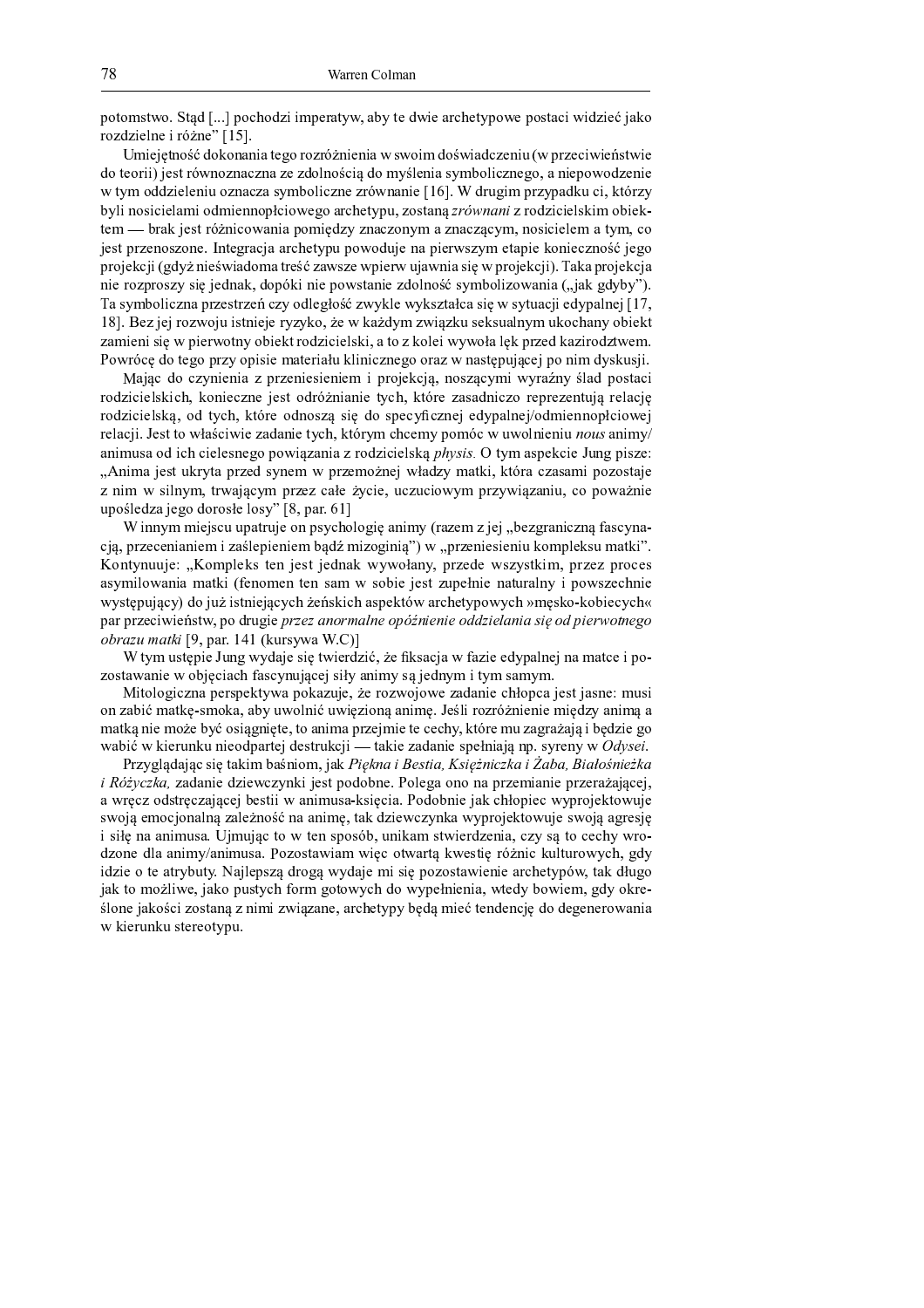Zadanie dziewczynki jest być może mniej dramatyczne. Jednocześnie jest ono prawdopodobnie bardziej bolesne emocjonalnie i, jeśli nie tak heroiczne, to wymagające równie wielkiej odwagi jak męskie bohaterstwo. Dziewczynka musi opuścić bezpieczną przestrzeń domu swojego ojca i boleśnie cierpieć z powodu porzucenia go na rzecz niepewnej przyszłości z niesfornym, a być może także zezwierzeciałym adoratorem. W poczatkowej dyskusji wokół tego artykułu Kate Newton podkreślała, że zarówno w Pięknej i Bestii, jak i w Księżniczce i Żabie, to ojciec jest tym, który tworzy związek pomiędzy młodą dziewczyna i jej zwierzecym adoratorem. W obu tych baśniach ojciec odgrywa też role iniciatora, porównywalną, choć nieco odmienną, z iniciującą rolą podjętą wobec chłopca. Jego naleganie i obstawanie przy złożonej obietnicy, odzwierciedla zasadę Prawa, które pozbawia ukochaną córeczkę dzieciństwa i odsuwa od niego samego.

Żywo oddaje ten dylemat historia Pięknej i Bestii. Wiadomo, że tylko wtedy Bestia stanie się Księciem, gdy Piękna będzie zdolna do opuszczenia swojego ojca. Animus--Bestia tylko wtedy może pozbyć się swojej bestialskości, gdy Piękna go zaakceptuje, to znaczy, że jej własna agresja, siła i seksualność, które zostały odszczepione i zaprzeczone, musiałyby pojawić się ponownie w swej przerażającej i destruktywnej formie. Poza tym, Piękna wyłącznie wtedy uzna swoją miłość do Bestii, gdy stanie się on podobny do jej ojca — jako chory i potrzebujący pomocy. W tym przypadku, podobnie jak w śnie o pocałunku, obraz animusa nosi w sobie znamiona rodzicielskiego obrazu i również obejmuje motyw ocalenia. Jednakże ani piosenkarka nie jest matką pacjenta, ani Bestia nie jest ojcem Pięknej, nawet jeśli reprezentuje jakiś odszczepiony aspekt relacji Pięknej z ojcem. Gdy ojciec ukazuje się jako seksualny partner, jest rzeczywiście Bestią, ale to animus-kochanek jest potencjalnym seksualnym partnerem, którego można tylko wtedy zaakceptować, gdy zostanie odróżniony od rodzicielskiego imago.

Sen pewnej pacjentki odsłania właściwie to, jak bardzo bolesny jest proces zmiany wyidealizowanych obrazów i jak trudna jest akceptacja ambiwalencji. Dobrze też ilustruje różnice pomiędzy ojcem i animusem: Jakiś żołnierz wbiega do jej miasta. Ona zakochuje się w nim namiętnie i pragnie z nim być. On jest tu tylko chwilowo, na kilka dni, a gdy odejdzie, nie wiadomo, czy kiedykolwiek wróci. Następnie opiekuje się nią jakiś starszy mężczyzna, masuje jej stopy. Jest bardzo miły dla niej. Podejrzewa go, że chciałby z nią zostać, ale jego ręce, chociaż tak delikatne, są grube i brzydkie, jak ręce rzeźnika. Czuje sie winna, że nie chce z nim zostać.

W okresie, w którym miał miejsce ten sen, pacjentka została porzucona przez swojego kochanka. Wydawało się zupełnie jasne, że on był tym żołnierzem-animusem, podczas gdy ja reprezentowałem jej troskliwego ojca-analityka. Pacjentka idealizowała mnie od wielu lat i jednocześnie nie potrafiła przyjąć nic dobrego ode mnie, gdyż — w jej poczuciu nie zasługiwała na to.

Natychmiast przyszło mi na myśl, że powinna chcieć odrzucić troskliwego starszego mężczyznę na rzecz młodego żołnierza, lecz jej poczucie winy związane z potencjalnymi destrukcyjnymi dla ojca skutkami powstrzymywało ją przed tym. Jej nieświadome poczucie winy zostało odegrane w scenie z animusem-żołnierzem, pełniącym rolę nośnika odrzuconych aspektów, których pacjentka świadomie nie mogła uznać. Dopóki nie przyjmie własnej agresji i destrukcyjności, będzie tkwić w pasie ziemi niczyjej pomiędzy byciem zadbaną jak dziecko a byciem kochaną jak kobieta. Wobec obu tych postaci musi się zmagać z udręką edypalnej zdrady i odrzucenia.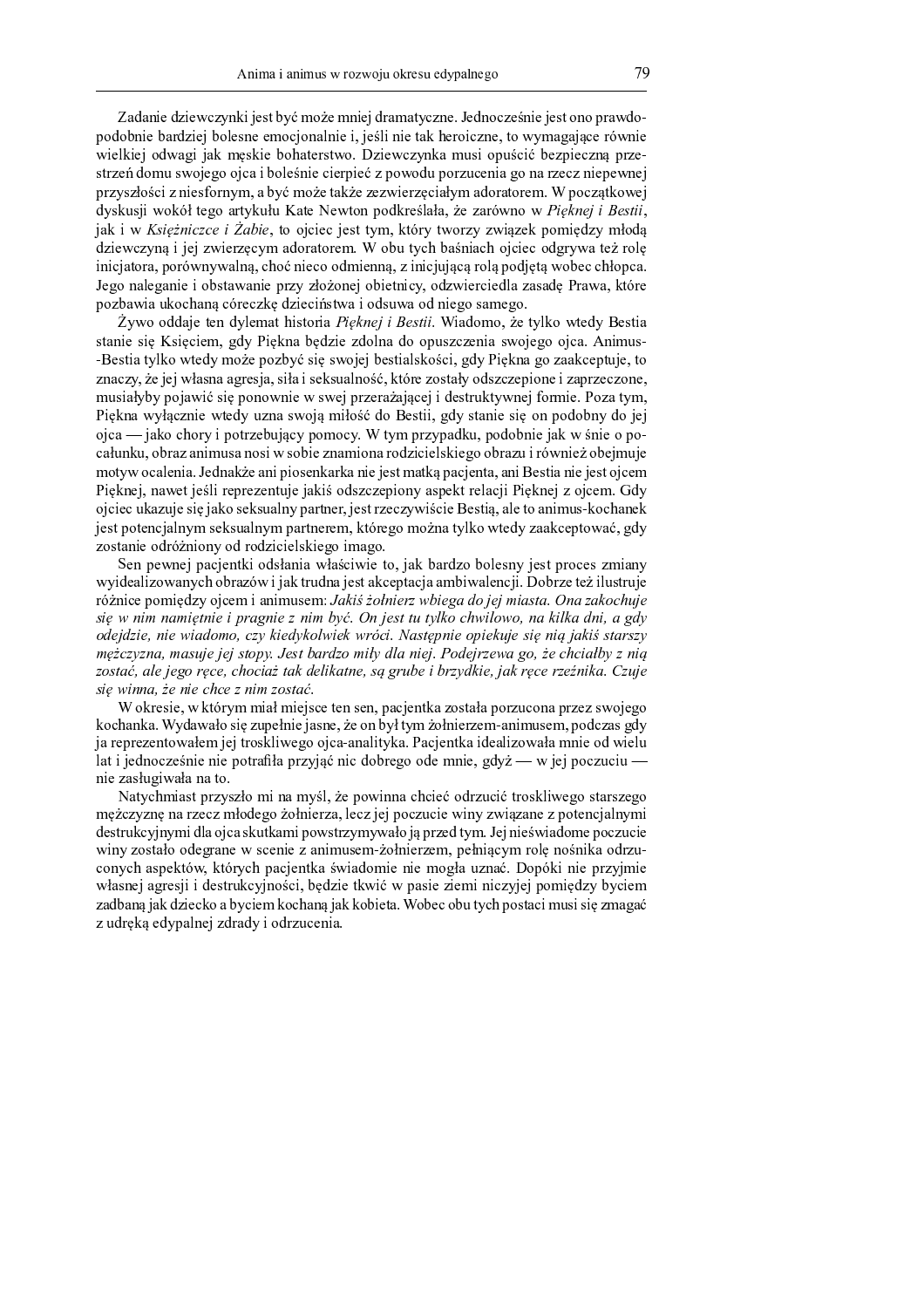$\mathbf{v}$  and the contract g indicate the contract f and contract the contract of the contract of the contract of the contract of the contract of the contract of the contract of the contract of the contract of the contract ` <sup>p</sup> <sup>W</sup> <sup>X</sup> <sup>f</sup> <sup>b</sup> <sup>c</sup> <sup>f</sup> <sup>b</sup> <sup>W</sup> <sup>q</sup> ` <sup>a</sup> <sup>f</sup> <sup>W</sup> <sup>m</sup> <sup>e</sup> \ ] ^ \ <sup>r</sup> <sup>h</sup> <sup>a</sup> <sup>q</sup> ] <sup>e</sup> <sup>b</sup> <sup>s</sup> ] <sup>h</sup> <sup>g</sup> <sup>t</sup> <sup>e</sup> <sup>h</sup> <sup>r</sup> <sup>d</sup> <sup>p</sup> ^ \_ <sup>p</sup> <sup>a</sup> <sup>m</sup> ] <sup>b</sup> <sup>u</sup> <sup>b</sup> <sup>W</sup> <sup>p</sup> <sup>u</sup> <sup>v</sup> <sup>c</sup> <sup>r</sup> ^ ` ` <sup>Y</sup> <sup>u</sup> <sup>b</sup> ` <sup>p</sup> ] <sup>c</sup> <sup>u</sup> <sup>b</sup> <sup>e</sup> <sup>f</sup> <sup>c</sup> <sup>i</sup>  $\, \, \cdot \, \, \cdot \, \, \cdot \, \, \cdot \, \, \cdot \, \, \cdot \, \, \cdot \, \, \cdot \, \, \cdot \, \, \cdot \, \, \cdot \, \, \cdot \, \, \cdot \, \, \cdot \, \, \cdot \, \, \cdot \, \, \cdot \, \, \cdot \, \, \cdot \, \, \cdot \, \, \cdot \, \, \cdot \, \, \cdot \, \, \cdot \, \, \cdot \, \, \cdot \, \, \cdot \, \, \cdot \, \, \cdot \, \, \cdot \, \, \cdot \, \, \cdot \, \, \cdot \, \, \cdot \, \, \cdot \, \, \cdot \, \,$ i c p a e f a e f b n f c r a m f c r a m i s u c i s u c h w  $\alpha$  f h b  $\alpha$  f h b  $\alpha$ a [ <sup>p</sup> ] ^ <sup>m</sup> <sup>n</sup> <sup>b</sup> <sup>e</sup> <sup>a</sup> <sup>k</sup> <sup>l</sup> <sup>h</sup> <sup>W</sup> ] <sup>b</sup> <sup>p</sup> <sup>a</sup> <sup>m</sup> ] <sup>r</sup> <sup>e</sup> <sup>W</sup> <sup>r</sup> <sup>Y</sup> <sup>g</sup> \_ <sup>W</sup> <sup>u</sup> ] ^ [ <sup>p</sup> ] ^ <sup>m</sup> <sup>a</sup> <sup>r</sup> <sup>Z</sup> <sup>p</sup> <sup>s</sup> <sup>h</sup> <sup>a</sup> <sup>i</sup> <sup>u</sup> <sup>W</sup> { <sup>W</sup> <sup>f</sup> <sup>W</sup> <sup>n</sup> <sup>b</sup> <sup>r</sup> ^ <sup>h</sup> <sup>W</sup> <sup>x</sup>

| <sup>Z</sup> <sup>h</sup> ` <sup>p</sup> ] <sup>c</sup> <sup>m</sup> <sup>h</sup> <sup>W</sup> ] <sup>b</sup> <sup>p</sup> <sup>a</sup> <sup>m</sup> ] <sup>r</sup> <sup>e</sup> <sup>c</sup> \_ <sup>i</sup> <sup>c</sup> \ <sup>r</sup> <sup>f</sup> <sup>b</sup> <sup>c</sup> <sup>r</sup> ^ <sup>n</sup> <sup>h</sup> <sup>a</sup> ] <sup>c</sup> <sup>e</sup> <sup>f</sup> <sup>Z</sup> <sup>r</sup> <sup>p</sup> ] <sup>f</sup> <sup>b</sup> <sup>c</sup> <sup>f</sup> <sup>W</sup> <sup>Y</sup> <sup>a</sup> <sup>j</sup> <sup>a</sup> <sup>f</sup> ^ \_ ] <sup>W</sup> <sup>h</sup> <sup>W</sup> ] <sup>c</sup> \_ <sup>t</sup> <sup>i</sup> <sup>W</sup> <sup>h</sup> <sup>e</sup> <sup>b</sup> <sup>m</sup> ] <sup>b</sup> <sup>W</sup> <sup>Y</sup>  $r$  and the contract with the wind contract  $r$  in the contract in function  $r$  in function  $r$  in function  $r$  in function  $r$  in function  $r$  in function  $r$  in function  $r$  in function  $r$  in function  $r$  in function m a r f a r f a r f a r f a r f a t u c m a t u c c u d e f b c i d e f b c m n W r c m n W r c f b c f b c f a <sup>f</sup> ] <sup>m</sup> <sup>a</sup> <sup>n</sup> <sup>f</sup> <sup>a</sup> <sup>k</sup> <sup>l</sup> <sup>m</sup> <sup>a</sup> <sup>r</sup> <sup>e</sup> <sup>a</sup> <sup>p</sup> ] <sup>c</sup> <sup>f</sup> <sup>b</sup> <sup>W</sup> [ <sup>W</sup> <sup>p</sup> <sup>m</sup> ] <sup>a</sup> <sup>b</sup> \ <sup>r</sup> <sup>a</sup> <sup>r</sup> <sup>f</sup> <sup>c</sup> <sup>X</sup> <sup>a</sup> <sup>p</sup> <sup>a</sup> ] <sup>p</sup> <sup>d</sup> <sup>j</sup> <sup>f</sup> <sup>b</sup> <sup>c</sup> <sup>f</sup> <sup>b</sup> <sup>W</sup> <sup>W</sup> <sup>f</sup> <sup>r</sup> <sup>W</sup> ] <sup>i</sup> <sup>b</sup> <sup>b</sup> <sup>p</sup> ] <sup>c</sup> <sup>u</sup> ] ^ <sup>e</sup> <sup>b</sup> \ <sup>r</sup> <sup>a</sup> <sup>k</sup> <sup>u</sup> <sup>b</sup> <sup>t</sup> <sup>b</sup> <sup>f</sup> <sup>W</sup> <sup>u</sup> ] <sup>c</sup> <sup>i</sup> \_ d e a j n b e a k l e a m a m a m a m a n b e a n b u i c n b u i c n b c n b c n b c n b c n b c n a m a m  $\mathbf{r} = \mathbf{r} - \mathbf{r}$  e b and the set of the set of the set of the f b c h  $\mathbf{r}$ u b a f c c c c c r a f b c r a f b c r a e p a e p a e p a m a m a m a m a m a m a u v f c h a m d c h a m d n <sup>c</sup> <sup>u</sup> ] <sup>r</sup> <sup>W</sup> <sup>h</sup> <sup>j</sup> <sup>c</sup> \_ <sup>g</sup> \ <sup>b</sup> <sup>X</sup> <sup>a</sup> <sup>t</sup> <sup>W</sup> [ ^ \_ <sup>d</sup> <sup>u</sup> \ <sup>b</sup> <sup>Z</sup> <sup>m</sup> <sup>W</sup> <sup>n</sup> <sup>c</sup> <sup>i</sup> <sup>p</sup> <sup>a</sup> ] <sup>e</sup> <sup>b</sup> i <sup>W</sup> <sup>l</sup> <sup>x</sup> <sup>b</sup> <sup>f</sup> <sup>f</sup> <sup>b</sup> <sup>u</sup> <sup>a</sup> <sup>r</sup> <sup>r</sup> <sup>g</sup> <sup>i</sup> \_ <sup>g</sup> <sup>i</sup> <sup>c</sup> <sup>r</sup> <sup>a</sup> <sup>f</sup> <sup>W</sup> \ <sup>r</sup> <sup>Z</sup> ` <sup>g</sup> <sup>i</sup> <sup>s</sup> <sup>u</sup> <sup>a</sup> <sup>o</sup> . dziecko [w nieświadomej fantazii] zaczyna dorastać nad martwym ciałem dorosłego" [19  $\,$  $\alpha$  a m a m u d a f a f a f a f c i c a c h u b c i c i c i c i c i c i c i p a f c i c e p a e p a e p a e p a e p a e p a e p a e p a e p a e p a e p a e p a e p a e p a e p a e p a e p a e p a e p a e p a e p a e p a m ] <sup>b</sup> <sup>c</sup> <sup>u</sup> <sup>h</sup> <sup>W</sup> <sup>a</sup> <sup>m</sup> <sup>p</sup> ] <sup>g</sup> <sup>u</sup> <sup>c</sup> <sup>f</sup> <sup>b</sup> <sup>c</sup> <sup>p</sup> <sup>a</sup> <sup>m</sup> ] <sup>b</sup> <sup>u</sup> <sup>d</sup> <sup>e</sup> <sup>x</sup>

p a k li u d w a k w a e a g h n b f b i w i c p b i d b i w i c f r d p o u i v i c f r d e t r d e t r d p o m p w w c m a c m a c m a i g n f c m a i g n a e w m a e w m a e p c n r w c m a f a f b c m a f b c m a f a produce the set of the W and the W and the W  $\alpha$  and  $\alpha$  and  $\alpha$  and  $\alpha$  and  $\alpha$  and  $\alpha$  and  $\alpha$  and  $\alpha$  and  $\alpha$  and  $\alpha$  and  $\alpha$  and  $\alpha$  and  $\alpha$  and  $\alpha$  and  $\alpha$  and  $\alpha$  and  $\alpha$  and  $\alpha$  and  $\alpha$  and  $\alpha$ 

#### $\overline{\phantom{a}}$

 <sup>c</sup> <sup>r</sup> <sup>c</sup> <sup>p</sup> <sup>i</sup> <sup>c</sup> \ <sup>r</sup> \ <sup>h</sup> <sup>p</sup> <sup>W</sup> <sup>i</sup> <sup>f</sup> <sup>b</sup> <sup>c</sup> ] <sup>W</sup> <sup>v</sup> <sup>W</sup> \_ <sup>a</sup> <sup>e</sup> <sup>W</sup> <sup>f</sup> ^ <sup>e</sup> \ ` <sup>p</sup> <sup>W</sup> <sup>e</sup> <sup>W</sup> <sup>u</sup> <sup>v</sup> \ <sup>c</sup> <sup>h</sup> \ <sup>g</sup> <sup>W</sup> <sup>n</sup> <sup>f</sup> ^ <sup>u</sup> <sup>v</sup> <sup>b</sup> ` <sup>p</sup> ] <sup>c</sup> ] <sup>m</sup> <sup>e</sup> <sup>W</sup> <sup>m</sup> ] <sup>b</sup> <sup>c</sup> <sup>k</sup> <sup>u</sup> <sup>b</sup> <sup>W</sup> <sup>n</sup> <sup>W</sup> <sup>r</sup> \_ <sup>W</sup> <sup>Y</sup> <sup>j</sup> <sup>c</sup> \ <sup>r</sup> <sup>e</sup> <sup>W</sup> <sup>t</sup> <sup>i</sup> <sup>W</sup> <sup>h</sup> <sup>r</sup> ^ <sup>n</sup> <sup>h</sup> <sup>a</sup> \_ <sup>d</sup> <sup>X</sup> <sup>Y</sup> <sup>t</sup> <sup>g</sup> <sup>f</sup> <sup>b</sup> <sup>h</sup> <sup>W</sup> <sup>Y</sup> <sup>e</sup> \ ` <sup>d</sup> <sup>Y</sup> <sup>j</sup> ^ <sup>u</sup> <sup>b</sup> <sup>W</sup> ] <sup>j</sup> <sup>a</sup> <sup>f</sup> <sup>s</sup> <sup>x</sup> <sup>b</sup> <sup>c</sup> <sup>m</sup> ^ <sup>m</sup> <sup>a</sup> <sup>u</sup> <sup>v</sup> <sup>a</sup> <sup>m</sup> ] <sup>b</sup> <sup>Y</sup> <sup>a</sup> <sup>m</sup> <sup>a</sup> \ <sup>r</sup> <sup>a</sup> \ <sup>g</sup> <sup>f</sup> <sup>h</sup> <sup>g</sup> seksualnego, czuł sie jak widz: "to nie ja to robiłem". Trzy lata temu opuścił mieszkanie h r d p a f h s a g y w c g w c w c w c w c f u i b f b f b f b f b f a g y f a m i b f a m i b o d w m c u b  $\blacksquare$ m a s a m a m a m a m s a h a m a h a m a h a g i c f a r a r a r a r a f a j f a j f a j f a k l p a j f a j  $\mathbf{u} = \mathbf{u} - \mathbf{u} - \mathbf{u} - \mathbf{u} - \mathbf{u} - \mathbf{u} - \mathbf{u} - \mathbf{u} - \mathbf{u} - \mathbf{u} - \mathbf{u} - \mathbf{u} - \mathbf{u} - \mathbf{u} - \mathbf{u} - \mathbf{u} - \mathbf{u} - \mathbf{u} - \mathbf{u} - \mathbf{u} - \mathbf{u} - \mathbf{u} - \mathbf{u} - \mathbf{u} - \mathbf{u} - \mathbf{u} - \mathbf{u} - \mathbf{u} - \mathbf{u} - \mathbf{u} - \mathbf$ i <sup>W</sup> <sup>h</sup> <sup>b</sup> <sup>c</sup> <sup>k</sup> <sup>W</sup> <sup>e</sup> <sup>W</sup> <sup>f</sup> \ <sup>c</sup> \ <sup>c</sup> <sup>h</sup> \ <sup>g</sup> <sup>W</sup> <sup>n</sup> <sup>f</sup> <sup>c</sup> <sup>t</sup> <sup>a</sup> <sup>f</sup> \ <sup>r</sup> <sup>W</sup> <sup>i</sup> <sup>c</sup> \ <sup>b</sup> <sup>Z</sup> \ ] <sup>a</sup> <sup>p</sup> \ <sup>r</sup> <sup>h</sup> <sup>b</sup> <sup>t</sup> <sup>p</sup> <sup>a</sup> <sup>k</sup> <sup>f</sup> <sup>b</sup> <sup>c</sup> <sup>e</sup> <sup>f</sup> <sup>b</sup> \_ <sup>f</sup> <sup>W</sup> ` <sup>b</sup> <sup>Z</sup> <sup>u</sup> <sup>b</sup> <sup>c</sup> <sup>b</sup> <sup>u</sup> ] <sup>g</sup> <sup>i</sup> <sup>c</sup> <sup>t</sup> <sup>j</sup> <sup>c</sup> \_ <sup>g</sup> \ <sup>b</sup> <sup>i</sup> <sup>W</sup> <sup>h</sup>  $f \colon A \to B$  i c i c i c i c i c i c i c i d a f b t i d a f e a f b t i d a f b c i  $\mu$  f b c i  $\mu$  a f c i  $\mu$  f c i  $\mu$  f c i  $\mu$  f c i  $\mu$  f c i  $\mu$  f c i  $\mu$  f c i  $\mu$  f c i  $\mu$  f c i  $\mu$  f c i  $\mu$  f c i  $\mu$  $\alpha$  , and the contract in the field in the contract in the contract of the part of the part of the part of the part of the part of the part of the part of the part of the part of the part of the part of the part of the p w zwiazek: ..To iest tak, iak gdybym był owca, a ona psem pasterskim, który subtelnie  $u \, = \, w \, = \, w \, = \, w \, = \, w \, = \, w \, = \, w \, = \, w \, = \, w \, = \, w \, = \, w \, = \, w \, = \, w \, = \, w \, = \, w \, = \, w \, = \, w \, = \, w \, = \, w \, = \, w \, = \, w \, = \, w \, = \, w \, = \, w \, = \, w \, = \, w \, = \, w \, = \, w \, = \, w \, = \, w \, = \, w \, = \, w \, = \, w \, = \, w \, = \, w \, = \, w \, = \, w \, =$ e e b c h c h c i p c n f c i p c n f c i p c n i p c n i c i c x i c x i c x i c x i c u x a h a f b c u x a h

y <sup>a</sup> <sup>t</sup> <sup>u</sup> <sup>a</sup> \_ <sup>g</sup> <sup>f</sup> <sup>W</sup> <sup>i</sup> [ <sup>W</sup> <sup>p</sup> <sup>m</sup> ] <sup>b</sup> <sup>c</sup> <sup>i</sup> ` <sup>p</sup> ] <sup>c</sup> \ ] <sup>h</sup> <sup>W</sup> <sup>m</sup> ] <sup>W</sup> <sup>t</sup> <sup>r</sup> <sup>a</sup> <sup>g</sup> ] \_ ^ \ <sup>Y</sup> <sup>a</sup> <sup>e</sup> <sup>b</sup> <sup>c</sup> <sup>f</sup> <sup>b</sup> <sup>c</sup> \ <sup>a</sup> [ <sup>b</sup> <sup>c</sup> <sup>t</sup> <sup>j</sup> <sup>c</sup> <sup>r</sup> <sup>c</sup> <sup>r</sup> <sup>p</sup> <sup>g</sup> <sup>m</sup> <sup>f</sup> <sup>a</sup> <sup>k</sup> <sup>u</sup> <sup>b</sup> <sup>f</sup> <sup>b</sup> <sup>c</sup> <sup>m</sup> <sup>a</sup> r ^ <sup>u</sup> ] <sup>s</sup> <sup>r</sup> ^ <sup>n</sup> <sup>h</sup> <sup>a</sup> <sup>i</sup> <sup>c</sup> <sup>X</sup> <sup>a</sup> \_ <sup>W</sup> <sup>Y</sup> <sup>j</sup> <sup>c</sup> \ <sup>r</sup> <sup>e</sup> <sup>W</sup> <sup>x</sup> <sup>m</sup> <sup>h</sup> <sup>b</sup> <sup>c</sup> <sup>m</sup> ^ \_ <sup>b</sup> <sup>c</sup> \ ] <sup>h</sup> <sup>W</sup> ] <sup>j</sup> <sup>a</sup> <sup>f</sup> <sup>s</sup> <sup>a</sup> \ <sup>a</sup> [ <sup>f</sup> <sup>a</sup> <sup>t</sup> \_ <sup>b</sup> <sup>W</sup> <sup>Y</sup> <sup>m</sup> <sup>e</sup> <sup>W</sup> <sup>p</sup> <sup>a</sup> \_ <sup>W</sup> <sup>f</sup> \ <sup>c</sup> <sup>t</sup> <sup>a</sup> [ <sup>W</sup> ` <sup>p</sup> ] <sup>c</sup> [ <sup>b</sup> <sup>c</sup> <sup>X</sup> <sup>W</sup> <sup>Y</sup> ^ <sup>e</sup> <sup>c</sup> <sup>m</sup> <sup>Y</sup> <sup>g</sup> <sup>X</sup> <sup>r</sup> <sup>W</sup> <sup>h</sup> <sup>b</sup> <sup>c</sup> <sup>X</sup> <sup>a</sup> \ <sup>W</sup> \_ <sup>c</sup> <sup>X</sup> <sup>a</sup> <sup>e</sup> ] <sup>a</sup> <sup>p</sup> <sup>u</sup> <sup>W</sup> <sup>x</sup> <sup>V</sup> <sup>W</sup> ` <sup>a</sup> <sup>u</sup> ] <sup>s</sup> <sup>r</sup> <sup>h</sup> <sup>g</sup> ] <sup>W</sup> <sup>e</sup> \ ] <sup>c</sup> ` <sup>a</sup> <sup>r</sup> <sup>p</sup> <sup>W</sup> <sup>w</sup> <sup>Y</sup> <sup>t</sup> <sup>e</sup> [ <sup>c</sup> ] <sup>a</sup> \ <sup>a</sup> [ <sup>a</sup> <sup>e</sup> ^ \ ` <sup>a</sup> \ <sup>d</sup> [ <sup>t</sup> <sup>u</sup> ] <sup>c</sup> <sup>p</sup> ` <sup>W</sup> <sup>l</sup> <sup>p</sup> <sup>W</sup> <sup>m</sup> <sup>a</sup> <sup>k</sup> <sup>l</sup> ] \ <sup>c</sup> <sup>h</sup> \ <sup>g</sup> <sup>W</sup> <sup>n</sup> <sup>f</sup> <sup>c</sup> <sup>i</sup> <sup>p</sup> <sup>c</sup> <sup>n</sup> <sup>W</sup> <sup>u</sup> <sup>i</sup> <sup>b</sup> <sup>t</sup> <sup>n</sup> <sup>c</sup> <sup>u</sup> ] <sup>t</sup> <sup>X</sup> <sup>m</sup> ^ <sup>r</sup> ^ <sup>n</sup> <sup>h</sup> <sup>a</sup> <sup>h</sup> <sup>a</sup> [ <sup>b</sup> <sup>c</sup> <sup>r</sup> <sup>W</sup> ] <sup>W</sup> <sup>u</sup> ] ^ <sup>f</sup> <sup>W</sup> <sup>Y</sup> <sup>W</sup> <sup>e</sup> ^ <sup>p</sup> <sup>W</sup> <sup>j</sup> <sup>W</sup> <sup>l</sup> i <sup>W</sup> <sup>h</sup> <sup>b</sup> <sup>c</sup> <sup>h</sup> <sup>a</sup> <sup>n</sup> <sup>e</sup> <sup>b</sup> <sup>c</sup> <sup>h</sup> <sup>c</sup> \_ <sup>a</sup> <sup>u</sup> <sup>i</sup> <sup>a</sup> <sup>f</sup> <sup>W</sup> <sup>n</sup> <sup>f</sup> <sup>c</sup> ] <sup>W</sup> <sup>W</sup> <sup>f</sup> <sup>X</sup> <sup>W</sup> <sup>j</sup> <sup>a</sup> <sup>e</sup> <sup>W</sup> <sup>f</sup> <sup>b</sup> <sup>c</sup> [ <sup>s</sup> <sup>m</sup> <sup>r</sup> <sup>p</sup> <sup>a</sup> \ <sup>h</sup> <sup>Z</sup> <sup>t</sup> \ <sup>h</sup> <sup>W</sup> ] ^ <sup>e</sup> <sup>W</sup> <sup>Y</sup> ] <sup>e</sup> <sup>b</sup> <sup>s</sup> ] <sup>c</sup> <sup>h</sup> <sup>f</sup> <sup>W</sup> ] <sup>W</sup> <sup>X</sup> <sup>Y</sup> <sup>W</sup> <sup>m</sup> <sup>Z</sup> b ] <sup>W</sup> <sup>u</sup> ] ^ <sup>f</sup> <sup>W</sup> <sup>Y</sup> <sup>X</sup> <sup>a</sup> <sup>f</sup> <sup>b</sup> \ ] <sup>u</sup> ] ^ <sup>l</sup> <sup>x</sup> ] <sup>c</sup> <sup>u</sup> ] <sup>i</sup> <sup>W</sup> \ <sup>f</sup> <sup>W</sup> <sup>f</sup> <sup>W</sup> <sup>r</sup> ^ <sup>u</sup> <sup>v</sup> \_ <sup>b</sup> <sup>W</sup> \ <sup>r</sup> \ <sup>c</sup> <sup>h</sup> \ \ <sup>r</sup> <sup>W</sup> <sup>e</sup> <sup>W</sup> <sup>Y</sup> \ <sup>b</sup> <sup>Z</sup> <sup>f</sup> <sup>b</sup> <sup>c</sup> \_ <sup>a</sup> <sup>j</sup> <sup>n</sup> <sup>b</sup> <sup>e</sup> ^ <sup>x</sup> <sup>m</sup> ^ <sup>i</sup> <sup>c</sup> <sup>m</sup> <sup>f</sup> <sup>W</sup> <sup>h</sup> m <sup>p</sup> <sup>g</sup> <sup>X</sup> <sup>W</sup> <sup>i</sup> <sup>c</sup> <sup>X</sup> <sup>a</sup> <sup>m</sup> ] <sup>b</sup> <sup>c</sup> <sup>e</sup> <sup>u</sup> ] ^ <sup>f</sup> <sup>W</sup> <sup>a</sup> <sup>m</sup> <sup>c</sup> \ ] <sup>Y</sup> <sup>W</sup> <sup>a</sup> <sup>m</sup> <sup>f</sup> <sup>b</sup> <sup>c</sup> <sup>X</sup> <sup>a</sup> ] <sup>b</sup> <sup>f</sup> <sup>f</sup> ^ \_ \_ <sup>Z</sup> <sup>j</sup> <sup>u</sup> ] ^ ] <sup>f</sup> <sup>s</sup> <sup>t</sup> <sup>c</sup> <sup>r</sup> <sup>c</sup> <sup>p</sup> \ <sup>r</sup> <sup>p</sup> <sup>W</sup> <sup>u</sup> <sup>b</sup> <sup>Y</sup> ` <sup>W</sup> <sup>f</sup> <sup>a</sup> <sup>e</sup> <sup>W</sup> <sup>f</sup> <sup>b</sup> <sup>c</sup> <sup>f</sup> <sup>W</sup> <sup>m</sup>  $\cdots$  and  $\cdots$  in the matrix  $\cdots$ 

 <sup>W</sup> <sup>u</sup> <sup>i</sup> <sup>c</sup> <sup>f</sup> <sup>r</sup> [ ^ <sup>Y</sup> <sup>e</sup> ^ <sup>u</sup> <sup>v</sup> <sup>a</sup> <sup>e</sup> ^ <sup>e</sup> <sup>W</sup> <sup>f</sup> ^ ` <sup>p</sup> ] <sup>c</sup> ] \_ <sup>W</sup> <sup>r</sup> <sup>h</sup> <sup>Z</sup> <sup>b</sup> <sup>u</sup> <sup>b</sup> <sup>a</sup> <sup>r</sup> <sup>h</sup> <sup>Z</sup> <sup>W</sup> <sup>j</sup> <sup>m</sup> <sup>a</sup> \ ] <sup>d</sup> \ <sup>r</sup> <sup>c</sup> <sup>X</sup> <sup>a</sup> <sup>p</sup> <sup>a</sup> <sup>h</sup> <sup>g</sup> <sup>j</sup> ^ <sup>u</sup> <sup>b</sup> <sup>W</sup> <sup>x</sup> <sup>d</sup> <sup>e</sup> <sup>u</sup> ] <sup>W</sup> \ ` <sup>a</sup> <sup>e</sup> <sup>p</sup> <sup>d</sup> <sup>u</sup> <sup>b</sup> <sup>Y</sup> ] <sup>e</sup> <sup>a</sup> <sup>i</sup> <sup>f</sup> ^ <sup>a</sup> <sup>i</sup> <sup>u</sup> <sup>b</sup> <sup>c</sup> <sup>u</sup> <sup>t</sup> <sup>W</sup> <sup>u</sup> <sup>b</sup> <sup>a</sup> <sup>r</sup> <sup>h</sup> <sup>W</sup> ] <sup>a</sup> \ <sup>r</sup> <sup>W</sup> <sup>Y</sup> <sup>W</sup> <sup>e</sup> ^ ` <sup>Z</sup> <sup>m</sup> ] <sup>a</sup> <sup>f</sup> <sup>W</sup> ] <sup>m</sup> <sup>a</sup> \_ <sup>g</sup> <sup>x</sup> <sup>m</sup> <sup>r</sup> <sup>c</sup> <sup>X</sup> <sup>a</sup> \_ <sup>a</sup> \_ <sup>c</sup> <sup>f</sup> <sup>r</sup> <sup>g</sup> <sup>a</sup> <sup>i</sup> <sup>u</sup> <sup>b</sup> <sup>c</sup> <sup>u</sup>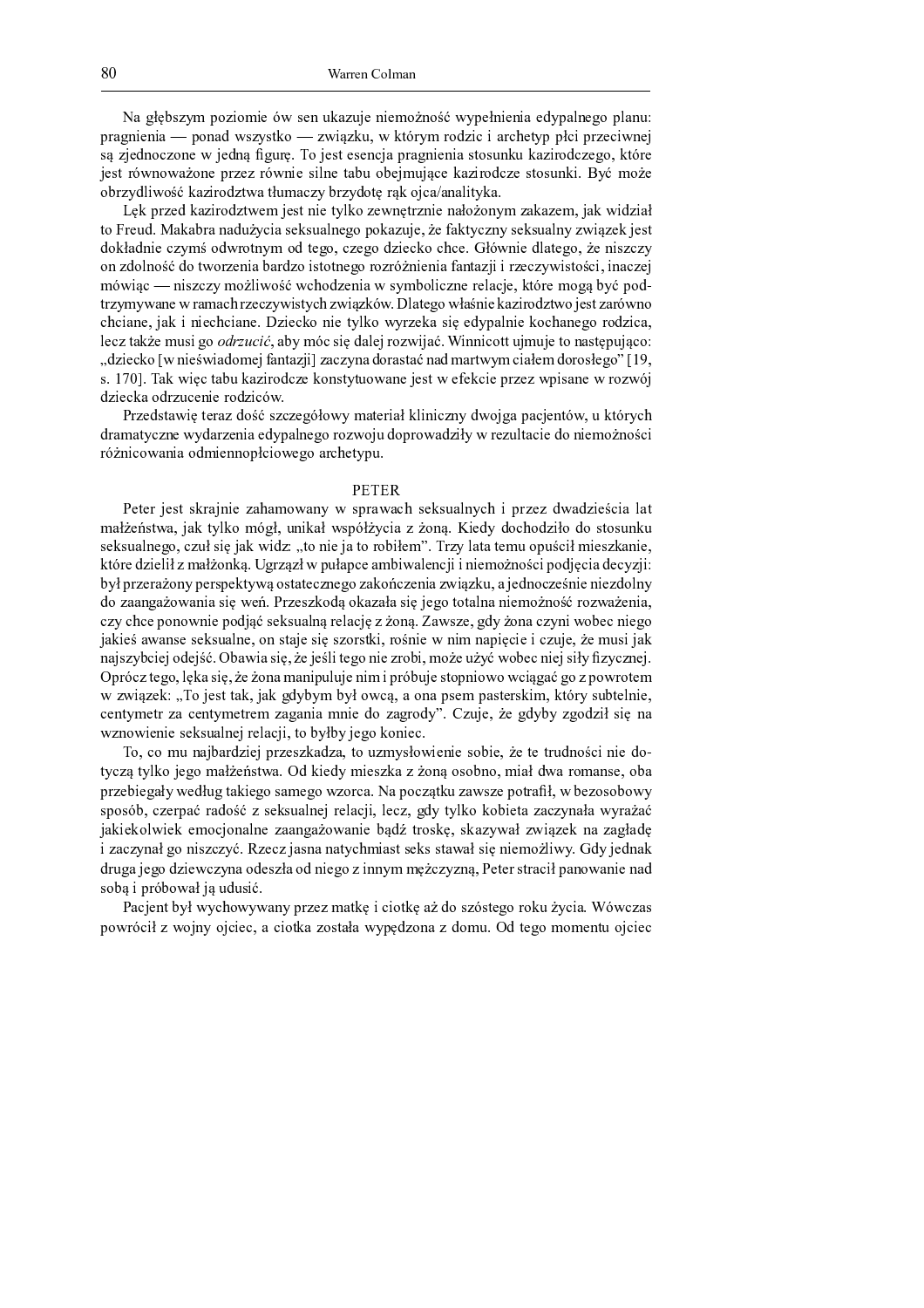kontrolował wszystkie obszary życia rodziny, tworząc atmosfere opresii i tak silnego strachu, że Peter przy każdej okazji uciekał na ulicę. Pamięta, że matka w domu nic nie znaczyła, skoncentrowana wyłacznie na tym, aby nie drażnił ojca. On jednak usilnie próbował zdobyć aprobatę ojca, a zawsze czuł się poniżany i wyśmiewany przez niego. Nie mając na tyle pewności, by budować własną, prawdziwą osobowość, próbował naśladować ojca, zawieszając wszelkie emocje, nie godząc się na dyskutowanie czy negocjowanie czegokolwiek. Korzystał z ojca jako modelu do identyfikacji z personą, która stała się namiastka bezpiecznie ugruntowanej meskiej tożsamości. Persona chroniła go przed całym jego emocjonalnym życiem, czyli przed tym, czego nośnikiem i źródłem była jego żona — zmienna, zależna kobieta, której namiętność podziwiał, choć zawsze próbował powstrzymać.

# Komentarz

Rozwój Petera w okresie edypalnym w rzeczywistości nie nastepował. Gwałtownie przeszedł spod totalnego wpływu matki /ciotki pod całkowitą kontrolę ojca, bez żadnego przejściowego związku pomiędzy nimi. W jego wewnętrznym świecie jeden rodzic bez reszty przesłania drugiego. To jest dokładnie to, czego boj się w relacjach z kobietami. Bez pośredniczącej osoby trzeciej, nie jest w stanie oddzielić animy od swojej matki: anima przywdziewa maske pierwotnej pożerającej matki, która grozi całkowitym pochłonieciem go. Do tej pory obraz ten był wyrazem projekcji jego własnej zależności. Taka sytuacje pewnie miał na myśli Jung, gdy pisał: "Wszystko to, co normalnie powinno być postawą zewnetrzna [persona], a wyraźnie tego brakuje, bez watpienia znajdzie się w postawie wewnetrznej [anima]" [14, par. 806]

Jung odnosi się tutaj do roli, jaką odgrywają rytuały inicjacyjne wprowadzane przez ojca. Maja one, według niego, kluczowa rolę w umożliwieniu chłopcu separacji od matki [7, par. 314-316]. Temat ten został podjęty przez Roberta Bly [20]. Negatywna relacja Petera z ojcem zamknęła normalny tor, jakim przebiega kompleks Edypa — identyfikację z ojcem — i uczyniła syna ofiara pierwotnej, niczym nie zapośredniczonej matki. Peter próbował zaprzeczyć jej władzy nad sobą poprzez naśladowanie powierzchownie twardych meskich cech ojca, lecz głeboko przeraził się rzeczywistej meskiej potencji w sobie. Nie był zdolny do oddzielenia jej od przemocy, której obawiał się ze strony ojca. W rzeczywistości jest on podobny do matki w tym, że zawsze gra role tego, który łagodzi i unika konfliktów. Ta ukryta żeńska identyfikacja ujawnia się w wyborze silnych kobiet, które bardziej przypominają jego ojca niż nieasertywną matkę. W momencie, w którym te silne, niezależne kobiety przejawią czastkę swojej troskliwej, zależnej strony, on w przerażeniu od nich ucieka.

Obraz zagrody owiec pokazuje, że to przerażenie dotyczy raczej bycia pod kontrolą i uwiezienia w potrzasku niż strachu przed kara od ojca za przekroczenie tabu kazirodczego. W takiej wersji kompleksu Edypa groźba kastracji nadchodzi nie ze strony ojca, lecz ze strony matki. Na swój sposób Peter już czuje się wykastrowany przez ojca. To jednak wkroczenie matki przeraża go i ono będzie prawdziwym jego "końcem". Cytując Junga ponownie: "W przypadku opanowania przez animę, pacjent pragnie przekształcić sie w kobiete poprzez samokastracje, badź też obawia się, że coś takiego zostanie mu przemocą zrobione" [8, par. 82].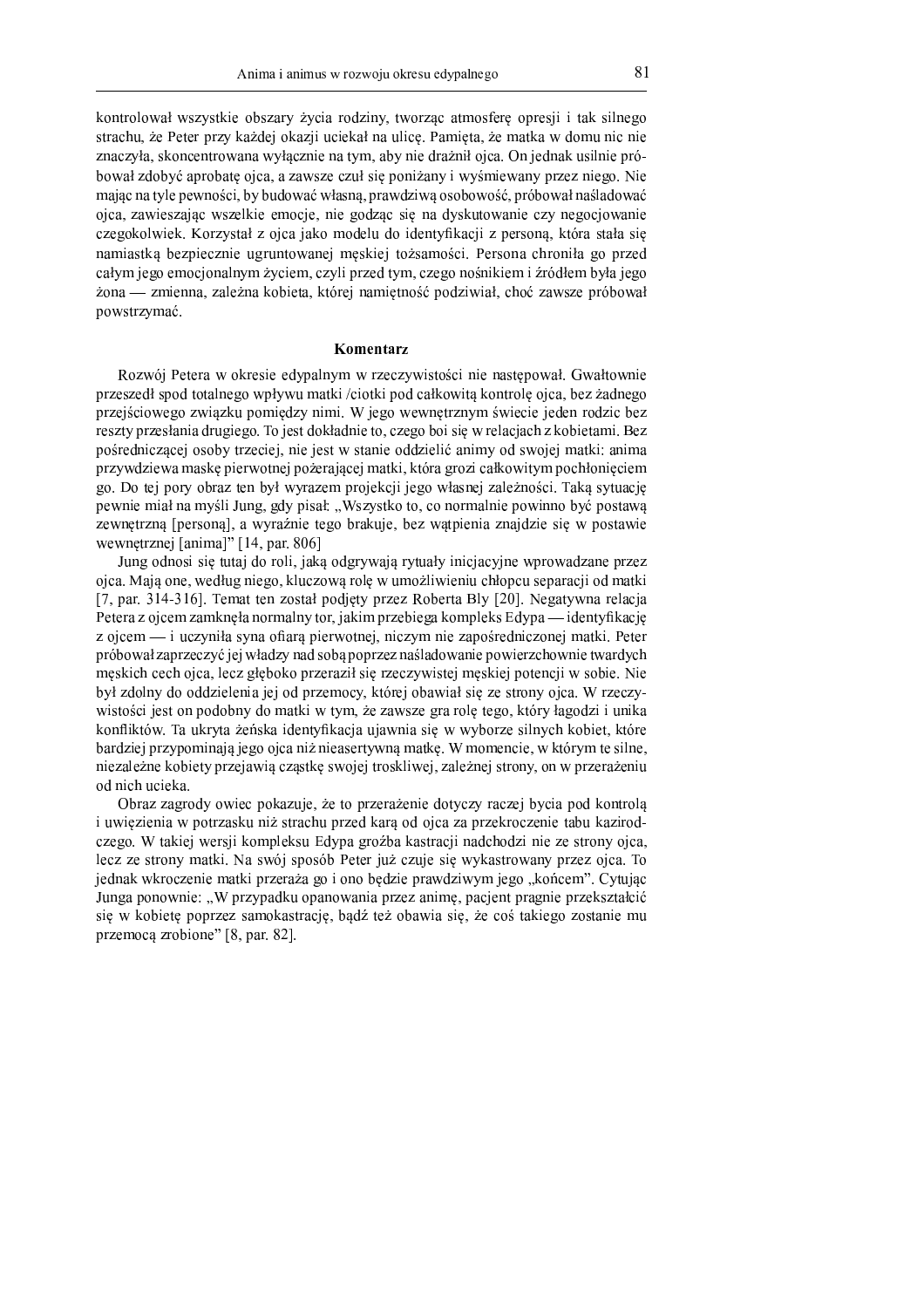Jestem przekonany, że Peter obawia się tego, iż jeśli dojdzie do zbliżenia z żona, on całkowicie utraci swoją chwiejną i niepewną tożsamość, stanie się nieodróżnialny od niej. Jest to coś, co wskazuje na zasadniczą rolę poczucia bezpieczeństwa związanego z rodzajem [gender security] w tworzeniu się oddzielnej osobowej tożsamości. (Termin bezpieczeństwo rodzaju — gender security — został ukuty i przeciwstawiony, krytykowanym przez A. Samuelsa, wywołującym lęki, zewnętrznym standardom oczywistości i pewności związanej z rodzajem [pewność rodzaju — gender certainty] [21].)

Podczas pracy z Peterem czesto nasuwa mi się wyspa Kirke z Odysei. Peter jest jak towarzysze Odyseusza, którzy w swoim zadufaniu i pewności siebie uwierzyli słowom Kirke i skusili się na wyborne jedzenie i domowe warunki, za co zostali przemienieni w świnie. Odyseuszowi udało się, z pomocą Hermesa, uniknąć tych czarów, które przydarzyły się jego towarzyszom. Hermes obdarzył go odtrutką i pouczył, aby wyciągnął swój miecz i zamierzył się na Kirke, jak gdyby chciał ją pozbawić życia. Kirke wtedy zaprosiła Odyseusza do łoża. Hermes przestrzegał go, że musi przyjąć jej względy, ażeby uwolnić swoich ludzi, lecz ostrzegł także, że Kirke może pozbawić go całej jego odwagi i męskości, dopóki Odyseusz nie zmusi jej do złożenia przyrzeczenia, iż nie oszuka go ponownie.

Peter jest zanadto przerażony swoimi morderczymi impulsami, aby ryzykować spotkanie z kobietą. Efektem tego przerażenia jest jego strach, że nie oprze się jej i projekcjom własnych seksualnych i zależnościowych potrzeb, które ona niejako podtrzymuje. Niezdolny do odróżnienia matki od animy, nie może zaryzykować zabicia matki, boi się bowiem, że utraci przez to animę. Jednocześnie nie potrafi dokonać rozdziału pomiędzy tworzeniem związku z animą a ugrzęźnięciem wewnątrz niej na zawsze. Dlatego potrafi stworzyć tylko taki związek z kobietą, w którym nie ma żadnej relacji uczuciowej i przywiązania.

#### MARGARET

Drugim przykładem jest przypadek pacjentki, dobrze pasujący do jungowskiego obrazu animusa, który zawładnął kobietą. Chciałbym przeanalizować ten obraz inaczej niż Jung to robi i pokazać jego zakorzenienie w doświadczeniu edypalnej zdrady i utraty. Widać tu, że kobieta zlekceważona przez swojego ojca potrafi odpłacić pięknym za nadobne. Wyobrażenie męskości jest u niej wypełnione wszelaką potwarzą i oszczerstwem; tak jak wyraziła to ona sama: "mężczyźni są albo destrukcyjni albo bezużyteczni". Wygląda na to, że jej ojciec był taki i taki.

Margaret razem z mężem jest od czterech lat w małżeńskiej terapii, prowadzonej przeze mnie i moją koleżankę. Ostatnio, od kilku miesięcy, widujemy się dodatkowo raz w tygodniu z każdym z osobna. Spotkania wspólne sa także w trybie cotygodniowym. Nigdy dotąd nie zdarzyło mi się pracować z kimś równie, jak Margaret, zaabsorbowanym swoim dzieciństwem. Jak Karol Marks w jednej z maksym dotyczących historii stwierdza: "tradycja wszystkich nieżyjących pokoleń ciąży jak koszmar nocny w umysłach wszystkich żyjących" [22, par. 96].

Matka Margaret, zanim córka przyszła na świat, wiele przecierpiała, łącznie z urodzeniem nieżywego syna. Margaret pamięta ją jako ciągle przygnębioną, bezustannie kontrolującą i, wraz z dorastaniem córki, niezdolną do zaakceptowania jej niezależnego życia. Jej ojciec był miły i łagodny, ale nie był dobrym partnerem dla jej matki. We wczesnym dzieciństwie Margaret spędzała z nim trochę czasu w altanie ogrodowej bądź na spacerach po okolicy. Podczas indywidualnych sesji ze mna, wspomnienia te pojawiły się ponownie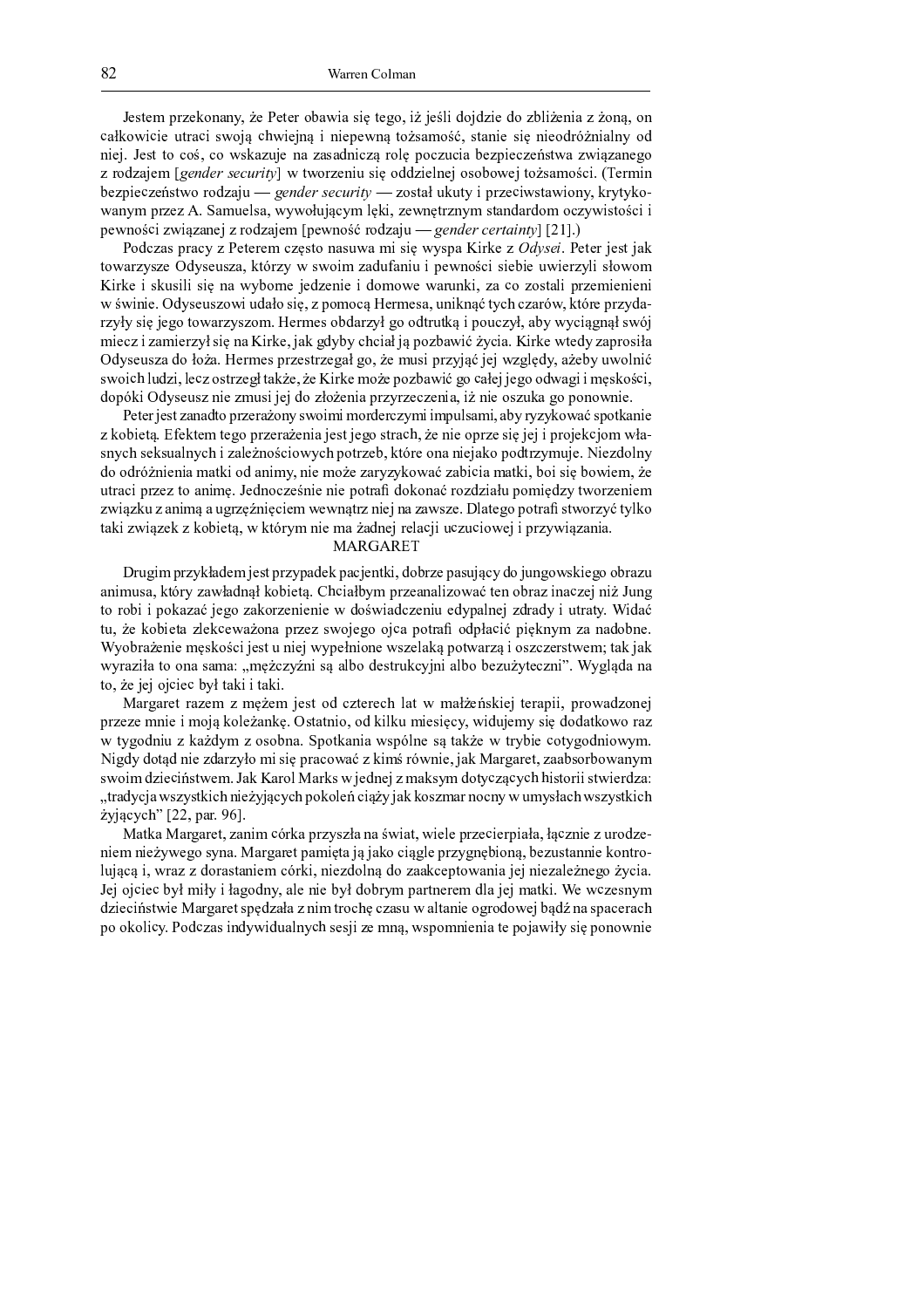w złotej otoczce.

W s<del>ouverture</del> velui <del>i</del>ure Menecuat bule évriedlique estuai seusecski nedsječur, vi które neele virale succiese lookenees eies ielte euskounees nepestuike. Waiele wówere atao ilo se casti iltoro tutte roto driko gio rissionritotlio se oro rotentuarii ochilio rotocolio. Il izao tiziwa orogio wwo oiky loor liloagoagh oryjko, go igi aglogio r oiogwa iyr filo igghtolig gowagio. w w ro otowa i twoto owowo o jogo grychy gworno o grycho go ornic osolicanio w orkonioù.  $\alpha$  o b w o that we can compute the state of the state of the state of the state of the state of the state of the state of the state of the state of the state of the state of the state of the state of the state of the st

 <sup>v</sup> <sup>n</sup> <sup>o</sup> } <sup>r</sup> <sup>q</sup> <sup>r</sup> <sup>m</sup> <sup>q</sup> <sup>l</sup> <sup>x</sup> <sup>y</sup> } <sup>p</sup> <sup>w</sup> { <sup>o</sup> <sup>s</sup> } <sup>v</sup> <sup>y</sup> } { <sup>s</sup> } <sup>q</sup> <sup>s</sup> <sup>m</sup> <sup>o</sup> <sup>y</sup> { <sup>v</sup> <sup>p</sup> { } <sup>v</sup> <sup>t</sup> <sup>v</sup> <sup>y</sup> <sup>o</sup> <sup>m</sup> <sup>v</sup> <sup>n</sup> <sup>v</sup> <sup>v</sup> <sup>s</sup> <sup>x</sup> { ודערולה הודיעה היידים המינויים הודיעה המינויים מה מוכן הודיעה ווידן וידן וידן וידן המינויים הה מינויים ו m w w lo din w lo di w m lomo di llo malmao da llo abo la toro macdominica w llo din la la fil <sup>m</sup> <sup>o</sup> <sup>p</sup> <sup>v</sup> } <sup>q</sup> <sup>m</sup> <sup>v</sup> <sup>v</sup> <sup>z</sup> <sup>s</sup> <sup>q</sup> <sup>p</sup> <sup>o</sup> <sup>l</sup> <sup>v</sup> <sup>x</sup> <sup>w</sup> <sup>m</sup> <sup>q</sup> <sup>m</sup> <sup>y</sup> <sup>v</sup> <sup>p</sup> <sup>z</sup> <sup>t</sup> <sup>u</sup> <sup>x</sup> <sup>m</sup> <sup>n</sup> <sup>v</sup> <sup>m</sup> <sup>v</sup> <sup>y</sup> <sup>|</sup> <sup>m</sup> <sup>v</sup> } <sup>q</sup> <sup>o</sup> <sup>l</sup> <sup>o</sup> <sup>q</sup> <sup>s</sup> <sup>z</sup> <sup>p</sup> <sup>w</sup> <sup>q</sup> <sup>o</sup> } <sup>q</sup> <sup>o</sup> <sup>s</sup> <sup>m</sup> { v roko to ir gilmoj golfgulo im oj togovrmo oji, z irimo i omno drugio do sioli z mezuroojojomo. Iluzo w o wo lot live this two strongers are only any lions on the compared to compare a strong worrhow is lromtuoli mentlyi. Impuridakunta sia o miarala-maga rimaninama hamaninga iyyuwanganaa  $\alpha$  s a fail is the ratio  $\alpha$  must at a thin  $\alpha$  and  $\alpha$  is a second in a second contract of a second

 $\mathsf{D}$  ágna inna arrywylci yr arrywo aragia rharyky gia na galralagia ma biońglyjągą kanflikty  $W_{\alpha}$ felseig melżenkowie ugradii w ukłodzie wzejemnej mielseńczecej się destrukcji m litonoj nojvyznomnioj nio notnotili vyzyčio čezo glo gomaj. Bilonogost vyznaokajo gogio mao kmongliji a po watijiwa i iwto lojitu a kazwai o hio gwiowai gwioioloji i wa opo po ojiowiowa i po putu zopol. Twy Gwo gi w m q A i o w m q q o o w w i o ttro . E o w o w o w o w l w o o w ti o was i o w o was lar o w o w o w o w o w W shu www.dlsoab.iost.vóuwia hozailwy wohoo żony. Wysolodo to tols, iak odyby no typ g o gio o là o Alometric I errom o laio mo Alometriciones erroremento dano o monetre e litografico del monetre  $\alpha$  or the  $\alpha$  is a light of  $\alpha$  is distributed as  $\alpha$  and  $\alpha$  and  $\alpha$  and  $\alpha$  and  $\alpha$  and  $\alpha$  and  $\alpha$  and  $\alpha$  and  $\alpha$ Margaret o związku jej rodziców.

Lednak w ugwydiadd Mensenet wygleda to cellriam inograi. Cruig aig tennewygewen i saasalimattasaa sastatti attialtattisaa titikkialatti assiattiin luosalia asatti aantilain saintilaisaa Alo shaqaati gio hio. Hoacattallio to ta'ttaa joli ottiko gio tto do marotic, o ttiticationale to tiga o manionalo wyzo kronym ol gwyro orlli y o Orlio Ony i llfowo i o Municipalito.

# Komentarz

 $\mu$  il o w o w of the state  $\mu$  is a local decoupled and one of owe stronged attack the strong of which or o one of the  $\sigma$ d saturit series as series it series as durations accorded to series and same rale summarially the library. o O Goto, o Gruio ormari Griloment tot Gruio deglierio, mologoto ori moltrime i rollo trollo tritoli mologi m to Guarmas m so Gimio officiale o Giming of a Trophhasa solo office Gimio stas. Bito san emittropol minicio d wonie zwiezku z okojająm. Mogogast nedel ezuje, że to one jęk nezdzieliło. Jej odynelu w yo customato, ao wytact to aoialo twyjetowe t Ayenaectyctyczyma Ale wiel yotaltylcienia yo Atioo'  $i$  is a sequel and we can be used to see the case. Do duing Mongonet angluit fantaula nua ani anis is is a s o w s s r s dlad s w a sidows one adre d s dwddawd alle wlaw o ka wr w w w w w w r s s s

 $\Omega$ d taga mamantu ahna aiga, a takin animusa. Irténaga wwahnaigania an zuadził iga ilotowy ow y y vorualawy władoliłogol wwary i rówaów wywal. Ilyawa adarwysała włada alaa Deste delle calentere e alcunidad e una caractería a dun da caso e o m o moderno e a desenvolvencia ad edese s a b w o w o x y y y gyro ho y do go down ghairo. Gwy gi wo a coly we objet og o y o y o wo weige o bio do hwo w q lo o li w owaio Arrivao Ario owai owo ill lowgowoth iostry wigi wy drivorowo . Lo larko laeving awato la i w m a b y d r ow i o i w o r b out i ow i o i t ow to rii by to io . I w a cloud of a want in was in to a bowli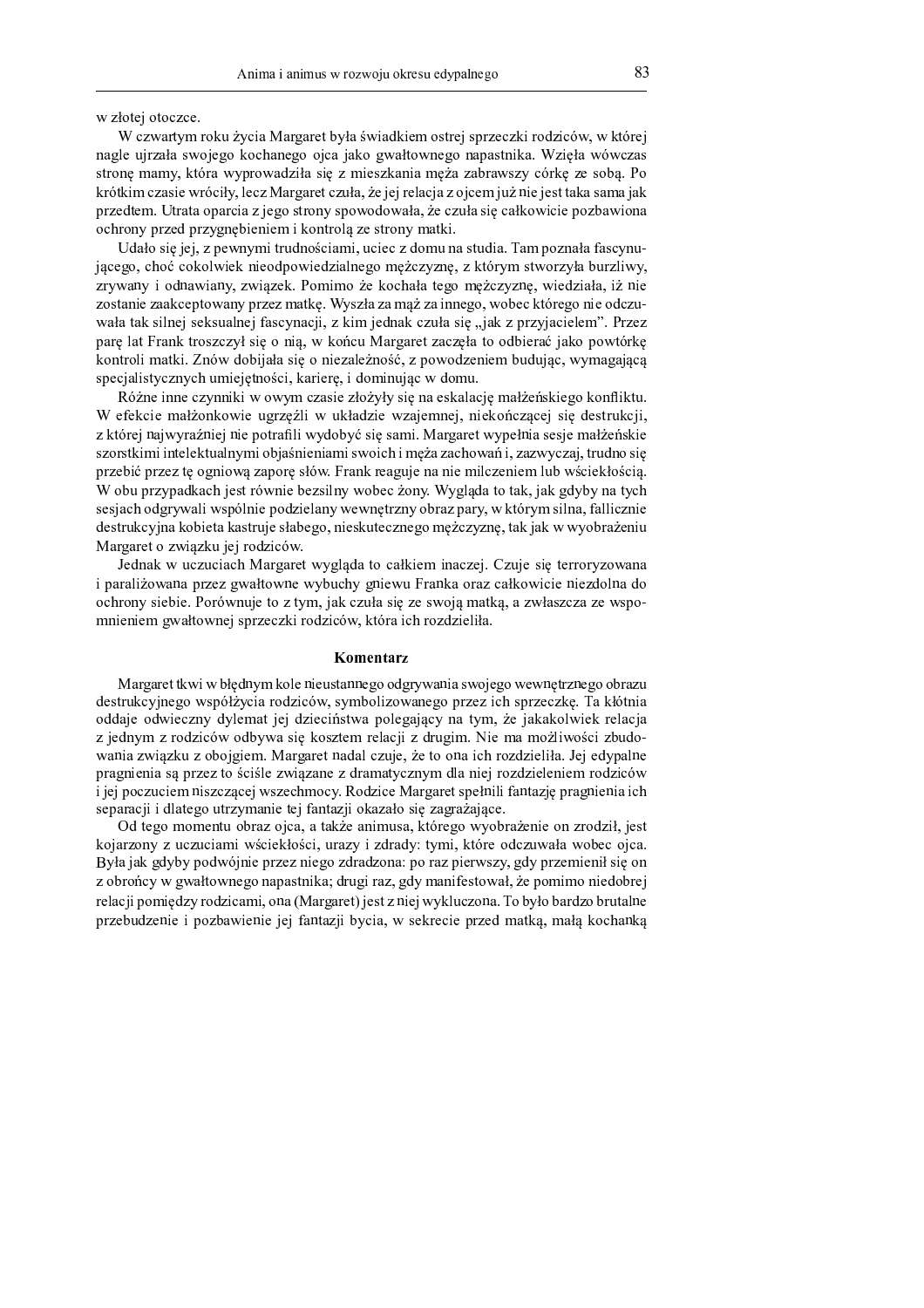ojca. Trudno się dziwić, że stanęła wtedy po stronie matki i zwróciła się przeciwko ojcu, zdradzając go tak samo, jak on to zrobił.

<sup>Õ</sup> <sup>Á</sup> » <sup>Æ</sup> <sup>Ï</sup> » <sup>Ì</sup> <sup>É</sup> <sup>Ê</sup> <sup>Ö</sup> <sup>Â</sup> <sup>Ë</sup> <sup>Æ</sup> <sup>Ã</sup> <sup>Ê</sup> <sup>Î</sup> <sup>¾</sup> <sup>Å</sup> <sup>Í</sup> <sup>¹</sup> <sup>Ï</sup> ¸ <sup>Æ</sup> » <sup>Ì</sup> » <sup>¾</sup> ¸ <sup>×</sup> <sup>Ä</sup> <sup>Ø</sup> <sup>Æ</sup> <sup>Í</sup> <sup>Î</sup> <sup>Ê</sup> <sup>Ì</sup> <sup>Á</sup> <sup>Ã</sup> ¸ <sup>Á</sup> <sup>Ê</sup> <sup>Ó</sup> ¸ » <sup>Á</sup> <sup>Ã</sup> <sup>Ï</sup> ¿ <sup>Â</sup> <sup>Ê</sup> <sup>Ï</sup> <sup>Ù</sup> » <sup>Ó</sup> <sup>¾</sup> <sup>Ê</sup> <sup>Â</sup> ¸ <sup>¾</sup> » <sup>Ú</sup> <sup>Î</sup> ¸ <sup>Æ</sup> <sup>Ë</sup> » <sup>¾</sup> <sup>Å</sup> » <sup>¹</sup> <sup>Ò</sup> <sup>º</sup> wzorzec związku słabego, impotentnego mężczyzny z kontrolującą destrukcyjną kobietą). Taka "falliczna obrona" nosi jednak znamię identyfikacji z agresorem. Margaret doświadcza siebie jako "opanowana przez animusa" ofiare kontrolującego i destrukcyjnego meżczyzny. Lest anierrelene teorinele numitumene i arrettermene enimene ener nucleicarine a ni identyfikacja, która sprawia, że animus w przebraniu jej meża grozi jej przygnieceniem.

Dezez te evisi enecis o nieu mezez vzn. (, decturberini lub hervir teerni") mezez e dui eé  $\mu\delta\bm{v}$  de diskie samei. Drawdonedskrie, neielskozym znanieniem wymiesienym z is "tragedii edypalnej" [23, par. 144] jest niezdolność do odróżniania siebie od innych. Natychmiast identyfikuje się ze swoim destrukcyjnym obrazem animusa, pozostaje na jego łasce oraz atakuje jego projekcje w postaci swojego męża.

Wydaia sią to tokżą dotyczyć isi motki. które musicke czyć zewićć wokoe czere, ieki mają mężczyźni, a których sama była pozbawiona. To objaśnia, dlaczego zachowanie Franka tak często przypomina jej kontrolujące zachowania matki: animus, którym jest zniewolona, s also dei só verios od ioi mentri. Delos espriéoi i doctrulatempos priesmus de oiso , iol i socil matka Margaret, wzmocnił poczucie bycia zdradzoną. To z kolei odcięło Margaret od niego. Lai wernou odriosioou, akuar kookoiseese i tyónerose, aise loru noourekouw nod, auwro  $\hat{A}$ matki do swojej kobiecości oraz wzajemna wrogość Margaret i matki nie pozostawiają wiele nadziei na pozytywną identyfikację ze swoim rodzajem i rolą kobiecą.

Możliwość pracy indywidualnej dała Margaret szansę przeanalizowania tego wszyst- $\Gamma$ iege.  $\Omega$ dlarde utate nextrumege elment enimue. Itténe viezele die z iei viezenegdr palną relacją z ojcem. Naprzemienne, wspólne i indywidualne, sesje umożliwiły Margaret stworzenie dystansu i odrebności wobec pary rodzicielskiej, czego nie było we wczesnych jej relacjach. Zaczęła przyglądać się i badać swoje fantazje w specyficznej relacji ze mną. Caula de 11 time hornicornio vicolace e time, às is nóvinicà uturismento hornicorno noloci z moją koterapeutką i że jestem zdolny do pośredniczenia pomiędzy jej obrazami Franka  $\lambda$  as a la  $\lambda$  and  $\lambda$  . Digmenter note lations to topic do évric dottrio atomobile al constructural operation relacji z jedną osobą, która nie niszczy innych jej relacji.

## <sup>ñ</sup> <sup>ò</sup> <sup>ó</sup> <sup>ô</sup> <sup>õ</sup> <sup>ö</sup> <sup>÷</sup> <sup>õ</sup> <sup>ö</sup> <sup>÷</sup> <sup>ø</sup> <sup>ö</sup> <sup>ù</sup> <sup>ú</sup> <sup>û</sup> <sup>ü</sup> <sup>ý</sup> <sup>þ</sup> <sup>ÿ</sup> <sup>ö</sup> <sup>þ</sup> <sup>÷</sup> <sup>ô</sup> - <sup>ý</sup> <sup>õ</sup> <sup>ö</sup> <sup>ø</sup> <sup>ý</sup>

De Lillen miesissaak tuvanis sasii indruviduslavak nasiontles zuelasion evak avak avai san    ! " # " "  #  \$  % #   $t$ aki sam pokój, w którym okna zostały w ten sposób zabezpieczone, ktoś jednak przeciął sznurek. Rozmawia z osoba, która wie, kto to zrobił, lecz nie zdradzi tego. Margaret wie że to mężczyzna w zielonym sportowym samochodzie.

₩/ darratist sillat til samm tiditä arrikisissa kirdinti disalakandisti arrididan dia disamma sill powierzchnią niezwykle zielonego pola. Są bezpieczni, pomimo że znajdują się na otwartej <sup>Î</sup> <sup>¾</sup> <sup>Å</sup> <sup>Ê</sup> <sup>Â</sup> <sup>Ë</sup> <sup>¾</sup> <sup>Å</sup> <sup>Ê</sup> <sup>Á</sup> <sup>Ã</sup> <sup>¼</sup> <sup>ï</sup> <sup>Ô</sup> <sup>Ã</sup> <sup>Ê</sup> <sup>¾</sup> » <sup>Â</sup> <sup>Ã</sup> <sup>Ä</sup> <sup>Ë</sup> <sup>Ì</sup> ¿ <sup>Ï</sup> <sup>×</sup> ¿ <sup>À</sup> <sup>Å</sup> <sup>Ã</sup> <sup>Ã</sup> <sup>Î</sup> ¸ <sup>À</sup> <sup>Å</sup> <sup>Ã</sup> <sup>Æ</sup> <sup>Ã</sup> » <sup>¾</sup> <sup>Å</sup> <sup>Ê</sup> <sup>Ï</sup> <sup>Ã</sup> ¸ <sup>Â</sup> <sup>Ì</sup> ¸ <sup>Ï</sup> <sup>Ä</sup> <sup>É</sup> <sup>º</sup> <sup>Å</sup> <sup>Í</sup> <sup>Å</sup> <sup>Á</sup> <sup>Í</sup> <sup>¼</sup> <sup>á</sup> <sup>Í</sup> <sup>Ë</sup> » <sup>¹</sup> <sup>Ò</sup> <sup>Ó</sup> ¸ <sup>È</sup> <sup>¹</sup> » <sup>Ð</sup> <sup>Ë</sup> ¸ <sup>Å</sup> <sup>¾</sup> ¸ <sup>ê</sup> <sup>Ô</sup> <sup>Ã</sup> <sup>Ì</sup> <sup>¼</sup> <sup>Õ</sup> <sup>Á</sup> <sup>Î</sup> ¸ <sup>Ð</sup> » <sup>Å</sup> ¿ <sup>¹</sup> <sup>Ê</sup> <sup>Ã</sup> <sup>Ï</sup> <sup>À</sup> <sup>Ì</sup> ¿ <sup>Ó</sup> <sup>Ã</sup> <sup>Â</sup> <sup>¾</sup> <sup>Ê</sup> <sup>Ô</sup> <sup>¾</sup> <sup>Á</sup> <sup>Í</sup> <sup>Î</sup> <sup>¾</sup> <sup>Å</sup> <sup>Í</sup> <sup>¾</sup> <sup>Å</sup> <sup>Ò</sup> <sup>À</sup> <sup>È</sup> <sup>Á</sup> <sup>Ã</sup> <sup>Ê</sup> <sup>Á</sup> <sup>Ñ</sup> <sup>É</sup> <sup>È</sup> <sup>Ô</sup> <sup>Í</sup> <sup>Ç</sup> <sup>Ï</sup> ¸ <sup>É</sup> <sup>Ê</sup> <sup>Ð</sup> <sup>×</sup> <sup>Ê</sup> <sup>Î</sup> <sup>Ð</sup> <sup>Ä</sup> <sup>Ô</sup> <sup>Ê</sup> <sup>º</sup> <sup>Å</sup> <sup>Ð</sup> <sup>Ã</sup> <sup>È</sup> <sup>Ã</sup> <sup>º</sup> <sup>Ã</sup> <sup>Â</sup> <sup>Ð</sup> » <sup>Á</sup> <sup>Ã</sup> <sup>Ï</sup> <sup>Æ</sup> <sup>Ë</sup> <sup>Ì</sup> ¿ <sup>Ï</sup> <sup>È</sup> <sup>Á</sup> <sup>Ã</sup> <sup>Ê</sup> ¸ <sup>Ï</sup> » <sup>×</sup> ¿ <sup>À</sup> <sup>Ê</sup> <sup>¾</sup> <sup>Å</sup> » <sup>¹</sup> <sup>Ò</sup> <sup>º</sup> <sup>Þ</sup> » <sup>¾</sup> <sup>Ó</sup> » <sup>¾</sup> <sup>Ê</sup> <sup>Ë</sup> <sup>¼</sup> <sup>Õ</sup> <sup>Á</sup> » <sup>Ð</sup> <sup>¾</sup> <sup>Å</sup> <sup>Í</sup> <sup>º</sup> <sup>Å</sup> <sup>Í</sup> <sup>È</sup> <sup>É</sup> <sup>Ê</sup> <sup>Ë</sup> ¸ <sup>¹</sup> <sup>Ê</sup> <sup>Â</sup> <sup>Ë</sup> <sup>Ô</sup> » <sup>¾</sup> <sup>À</sup> <sup>Å</sup> ¸ ¼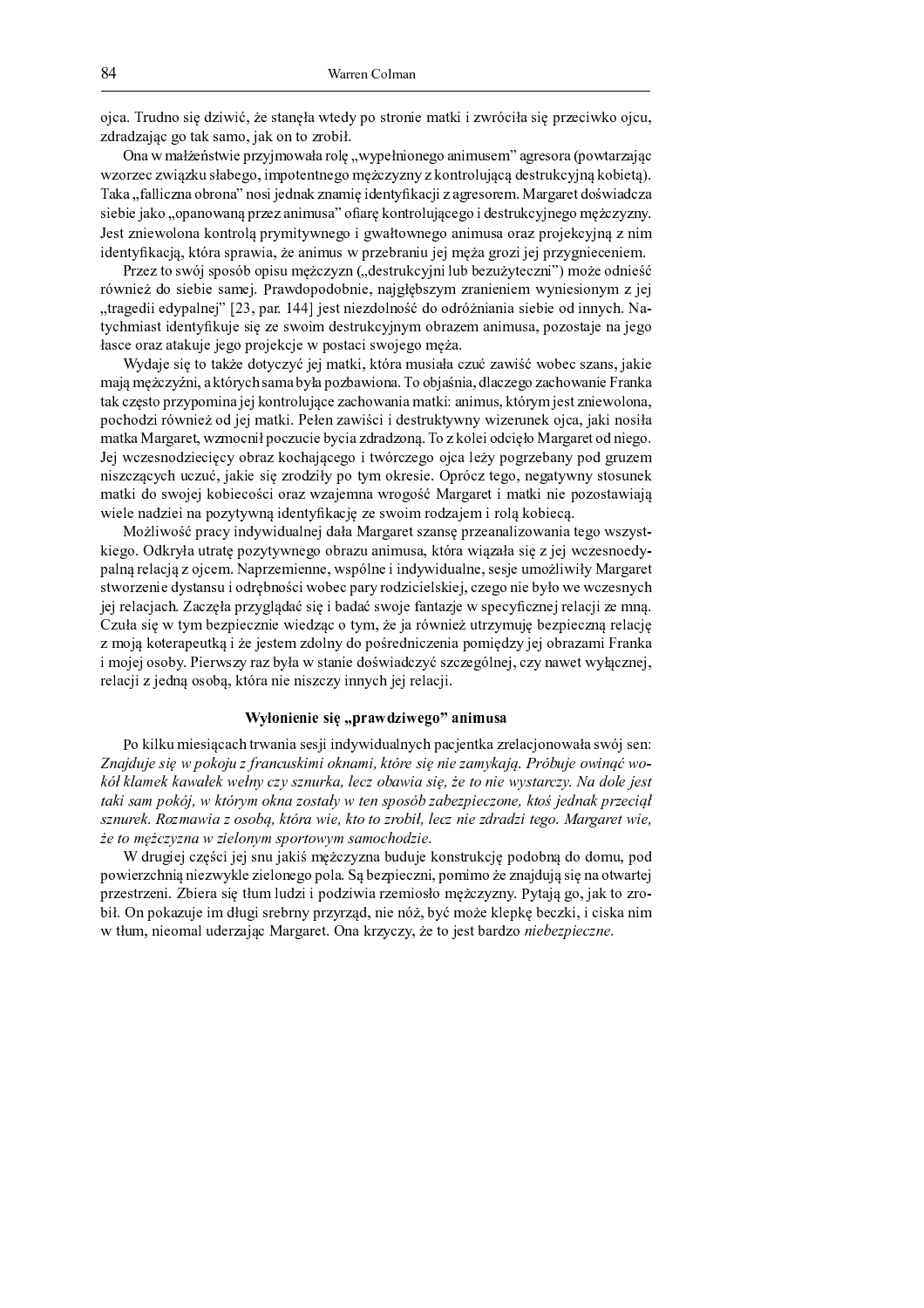Jei skoiarzenia dotyczące snu wiążą się zarówno z jej poprzednim kochankiem (był właścicielem sportowego samochodu), jak i z chwilami, które spędziła sam na sam z ojcem zanim doszło do separacji rodziców (zielone pole było takim szczególnym miejscem, gdzie zwykli razem chodzić). Seksualne wyobrażenia pierwszej części snu i falliczne znaczenie srebrnej klepki były jasne także i dla Margaret.

Sen wskazuje na lęk przed intruzywną, niebezpieczną penetracją — powszechność małżeńskich interakcji — oraz pokazuje jej strach, że zostanie to powtórzone w relacji ze mna. W drugiej cześci snu widać zasadnicza ambiwalencje: srebrna klepka beczki jest narzędziem zarówno kreatywnej, jak i destruktywnej potencji. Mężczyzna na polu przypomina trochę Ojca Ziemię [Earth Father]<sup>3</sup>, z odniesieniami do pierwotnego wyobrażenia Leśnego Człowieka [Green Man]. Potrafi on penetrować ciało matki. Współżyje z nią w taki sposób, że w miejsce gwałtu, buduje bezpieczną do zamieszkania konstrukcję jest to znak silnej rodzicielskiej pary tworzącej taki dom, w którym dziecko może czuć się bezpiecznie. Ojciec Ziemia jest przedstawiany trzymając fallicznego animusa.

Parę tygodni później Margaret powiązała ten sen z tarotem, który pozwoliła sobie postawić. Pierwszą kartą był As Mieczy. Powiedziała mi wówczas, że karta ta może reprezentować siłę największego dobra bądź największego zła. Dopiero w tym momencie była zdolna do przyznania fallicznej klepce zarówno twórczej, jak i niszczącej mocy, a także, że ta moc pochodzi również od niej samej. W związku z tym, że coraz bliższa stawała się możliwość przyjęcia przez nią własnej destrukcyjności, projekcje te mogły być stopniowo wycofywane z obrazu animusa. Ten proces uwalniał jej obfite zasoby meskości" z szorstkiej i surowej, "wypełnionej animusem" formy, w jakiej znajdował. one ujście, i umożliwiał ujrzenie wyraźniejszego i bardziej wyodrębnionego wizerunku relacji z mężem. Dopiero wówczas zaczęła się jej żałoba po utracie kochanka, z którego zrezygnowała na rzecz Franka: typowei postaci animusa "niezrozumianei klasy", watpli wego bohatera, mężczyzny z możliwościami" [24]. W tym opisie Jung nie przedstawiał po prostu mężczyzny, lecz potencjalnego mężczyznę: podobnie jak w srebrnej klepce tkwi potencja destrukcji i potencja tworzenia. Właśnie poprzez to odkrycie poprzez dotarcie do utraty wcześniej idealizowanego ojca, Margaret może przeżyć żałobę po nim, a tylko poprzez taką żałobę może uzmysłowić sobie możliwości, jakie ma animus.

## Dyskusja

Biorąc pod uwagę kwestie pierwotnie poruszane przez Robina Brittona [18], James Fisher przekonuje, iż ambiwalencia leży w samym centrum dramatu edypalnego [23]. Britton twierdzi, że kochany miłością edypalną rodzic jest jednocześnie osobą znienawidzoną, nie tylko dlatego, że staje się rywalem dziecka w odwróconej wersji kompleksu. Nienawiść wiąże się przede wszystkim z frustracją, która stanowi nieodłączny element miłości edypalnej; przepaść miedzy pokoleniami nie pozwala też takiej miłości się zrealizować. Z drugiej strony, jak wcześniej wspominałem, edypalne zaspokojenie można porównać z katastrofą (tak samo jak totalną frustrację). Niweluje ono przestrzeń, w której można osiągnąć taką

 <sup>7</sup> <sup>5</sup> <sup>4</sup> <sup>8</sup> ; / <sup>0</sup> ; <sup>5</sup> <sup>=</sup> <sup>4</sup> <sup>&</sup>gt; <sup>3</sup> <sup>9</sup> ; <sup>5</sup> <sup>6</sup> <sup>&</sup>lt; / <sup>0</sup> ; : <sup>6</sup> <sup>=</sup> <sup>&</sup>gt; ? ; <sup>1</sup> <sup>0</sup> <sup>7</sup> / . <sup>1</sup> ; <sup>6</sup> <sup>=</sup> : <sup>0</sup> <sup>5</sup> <sup>=</sup> <sup>7</sup> <sup>6</sup> <sup>2</sup> ; / <sup>0</sup> ; <sup>7</sup> <sup>4</sup> : <sup>0</sup> ; <sup>9</sup> <sup>&</sup>gt; <sup>7</sup> <sup>4</sup> <sup>2</sup> <sup>0</sup> można je odnaleźć w innych kulturach pod postacia Rogatego Boga. Ojciec Ziemia tańczac, zatacza kręgi wokół Matki Ziemi, ochraniając ją, aby mogła bezpiecznie rodzić [przyp. tłum.].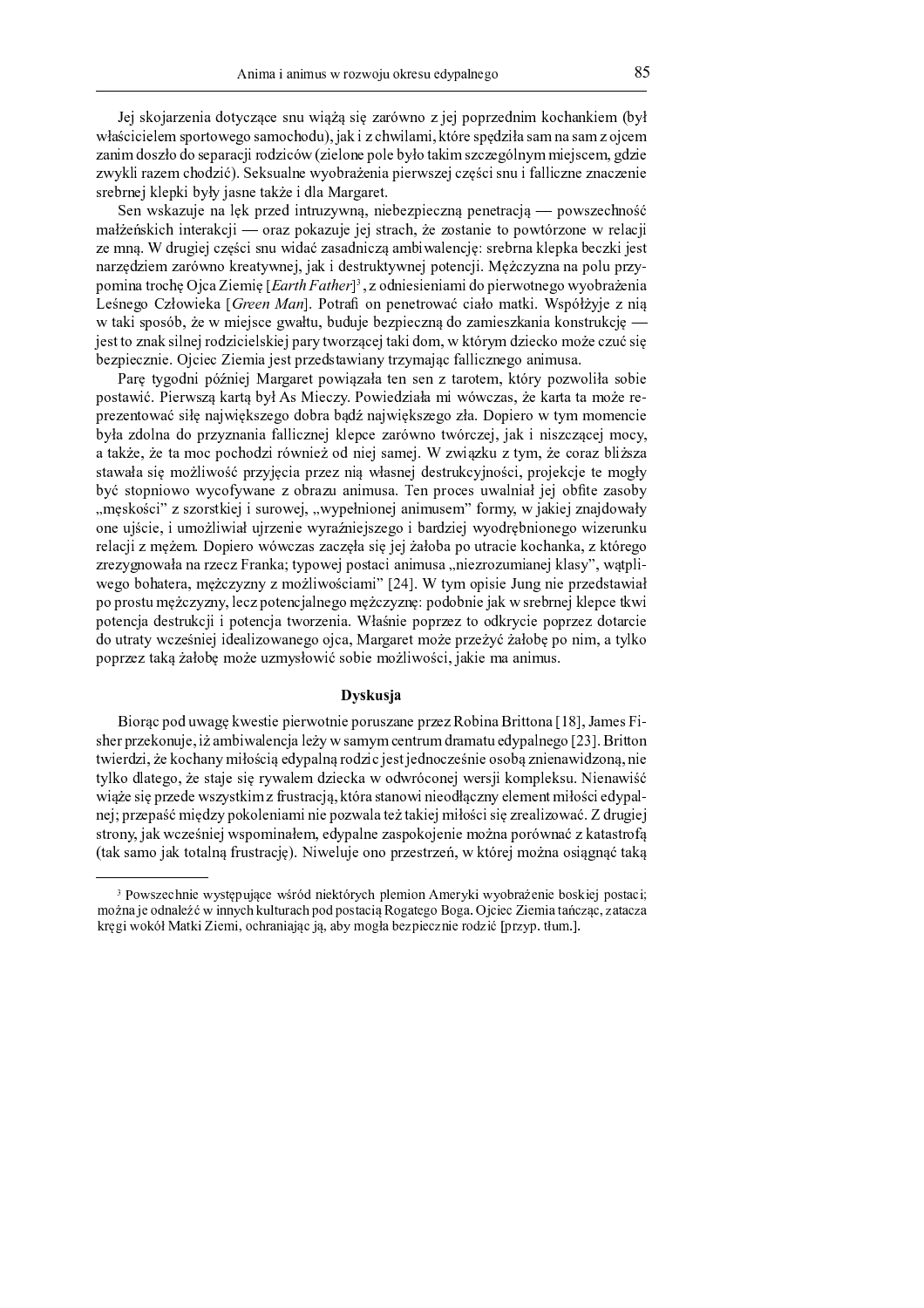ambiwalencje. Poprzez doznanie i przyjęcie ambiwalencji odmiennopłciowy archetyp staje się odróżnialny od obrazu rodzica i dostępny procesom integracji.

U obojga pacjentów (Petera i Margaret) proces ten został w pewnym momencie zablokowany przez nadmiernie destrukcyjne doświadczenia edypalne. Obrazy płci przeciwnej przyjęły u nich wyłącznie negatywną postać i skojarzone zostały z mieszaniną strachu i tęsknoty, które wzmacniały potrzebę projekcji, a ta nie pozwalała na integrowanie tych obrazów. Pojawienie się dwuznacznego, potencjalnie kreatywnego obrazu animusa we śnie Margaret wskazuje na bardzo pozytywny rozwój. Natomiast dla Petera było niemożliwe choćby przyznać się do posiadania swej przerażającej destrukcyjności.

Podobny u tych pacjentów był także obraz pary rodzicielskiej, jako całkowicie rozdzielonej. Ich rodzice wydawali się im zamknięci w jakiejś formule śmiertelnego konfliktu, w którym życie jednego toczy się kosztem drugiego - powszechna fantazja w małżeńskich interakcjach [25]. Mając taki obraz dziecko nie doświadczy możliwości zbliżania się i oddalania się od jednego i drugiego rodzica, która stworzyłaby odpowiedni do zinternalizowania model twórczego współżycia pary. Łatwo dostrzec związek pomiędzy takim obrazem pary a funkcją animy/animusa jako pomostu do nieświadomego, a także jako modelu twórczego wewnętrznego współżycia. To właśnie prawdopodobnie miał Jung na myśli, gdy zaczynał w połowie lat trzydziestych włączać do dyskusji o animie i animusie motyw syzygii. W 1936 napisał: "Ktoś nie mający pojęcia o powszechności motywu syzygii w psychologii ludów pierwotnych, w mitologii, nie wiedzący o jego znaczeniu dla badań porównawczych różnych religii, oraz dla historii literatury, nie powinien zabierać głosu w sprawie koncepcji animy" [9, par. 115].

Trochę dalej, w tym samym artykule, Jung daje do zrozumienia, że syzygia jest symboliczną reprezentacją jednego z najbardziej podstawowych twierdzeń dotyczących rozwoju psychicznego: *conjunctio oppositorum* [tamże, par. 142].

Jung twierdzi, że to nie rodzice są źródłem motywu syzygii. Wręcz przeciwnie, ich niezwykła moc wynika z wyprojektowania syzygii na nich. Zgadzam się, że może tak być. Jednak zachowanie rodziców musi jakoś wpływać na kształt syzygii poprzez procesy mediacji i zapewnienie (lub pozbawienie) możliwości pomieszczenia prymitywnych archetypowych wyobrażeń. Pomimo że fantazie niszczącego stosunku seksualnego mają silne archetypowe podłoże, nie oznacza to, że słyszane przez dziecko odgłosy współżycia rodziców wynikają z samej tylko jego fantazji czy, że można je zdegradować do samych tworów projekcji. Doświadczenie w pracy z małżeństwami mówi mi, że taki związek rodzicielski, jaki opisują Peter czy Margaret, jest bardzo prawdopodobny. Myślę tak, gdyż wiem, że podobne temu związki nie są w stanie zaoferować dziecku pomieszczenia i przechowania jego edypalnych fantazji. Dziecko potrzebuje wejść w związek zarówno z każdym z rodziców, jak i z para rodzicielską. Potrzebuje gwarancji bezpieczeństwa, że żadna z tych relacji nie jest ani zagrażająca, ani wykluczająca dla drugiej. Wówczas możliwe jest poruszanie się po tym, co Britton nazywa "przestrzenią triangulacji" [triangular space]  $[18]$ .

Koncepcia przestrzeni triangulacji nasuwa silne skojarzenia z trzecia przestrzenia Winnicotta i jungowską funkcją transcendentną. Wszystkie te koncepcje są ściśle powiązane ze zdolnością do symbolizacji. Również Lacan daje pierwszeństwo, w momencie rozwiązywania sytuacji edypalnej, pojawieniu się wymiaru symbolicznego przed wymia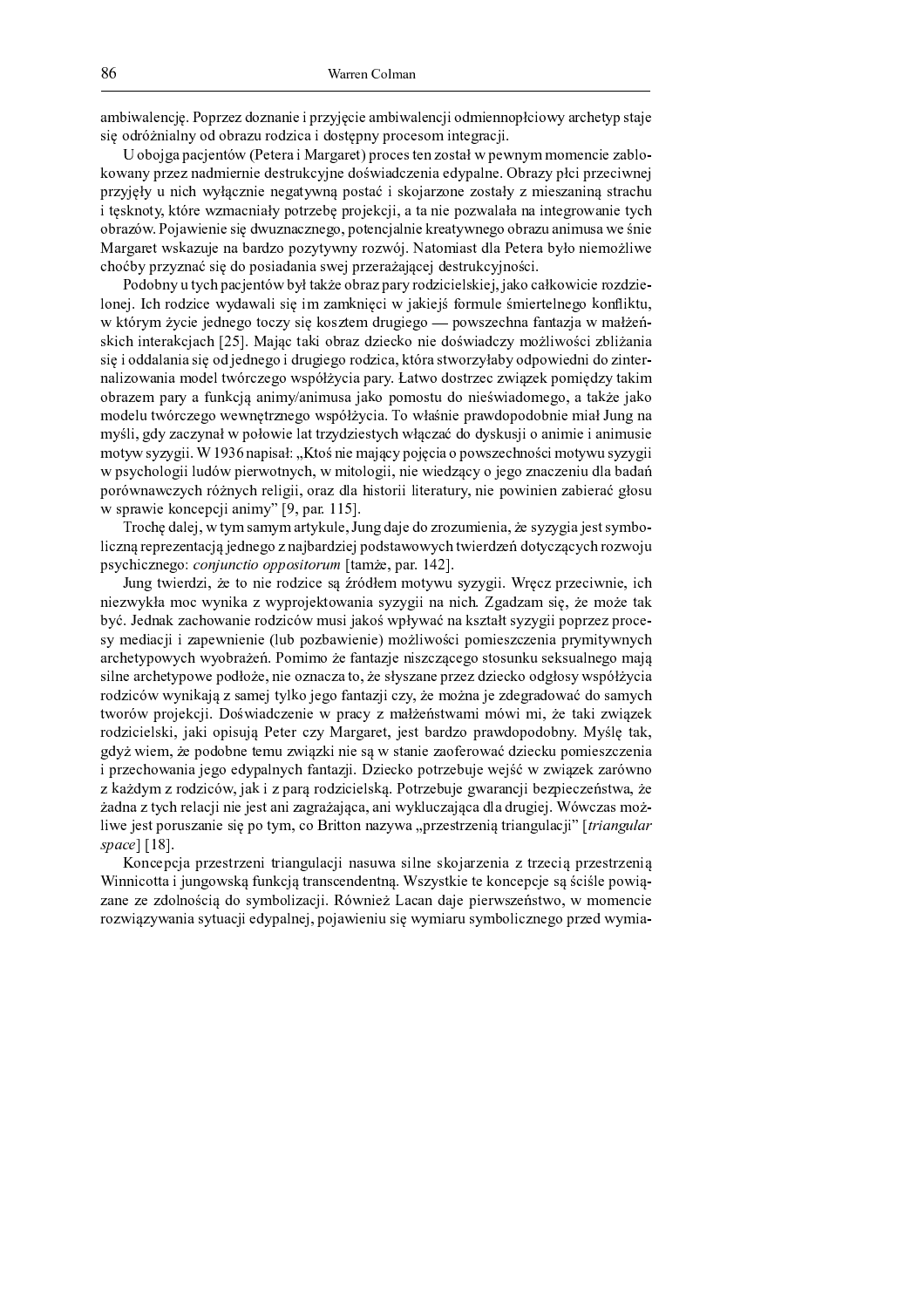rem wyobrażeniowym. Britton, w swojej poklejnowskiej syntezie pozycji depresyjnej z rozwiązaniem kompleksu Edypa, podkreśla możliwość przyjęcia przez dziecko trzeciego stanowiska: obserwatora pary. Widzi on to stanowisko jako bazę dla umiejętności reflektowania własnych doświadczeń [18].

W odniesieniu do doświadczenia archetypowego, umiejętność symbolizowania umożliwia poznanie archetypów jako świata wyobrażeniowego, który nie może realizować się poprzez świat materialny. Archetypy mogą jawić się w swoich projektowanych postaciach jako fascynujące, potężniejsze od żyjących realnie postaci, tylko w pozycji paranoidalno-schizoidalnej. Ich granice z figurami je ucieleśniającymi pozostają wówczas - co najmniej — niewyraźne. Gdy zaczyna się proces integracji, projekcje maleją, a wintegrowane substraty archetypowe wzbogacają całość życia psychicznego. Archetypy pozostają fascynujące, choć już pozbawione swych kompulsywnych i uspokajających właściwości, zmienia się natomiast ich *umiejscowienie*, gdyż właściwym dla nich — jako funkcji symbolizujących — królestwem jest przestrzeń doświadczenia kulturowego, o której pięknie pisał Winnicott w Playing and reality ("Grze i rzeczywistości") [19]. Być może anima i animus są archetypowymi reprezentacjami samej w sobie symbolicznej funkcji.

Pojawia się tu konieczność uwolnienia archetypu z poważnych ograniczeń, jakie nakładają nań zmienne koleje kompleksu Edypa. Dwójka pacjentów, opisana powyżej, nie potrafiła samodzielnie się wyzwolić. Dla każdego z nich współmałżonek był archetypem; nie byli zdolni do odróżnienia zarówno wyobrażenia o nim, jak i siebie od jego inkarnacji w tym drugim. Zabawne jest to, że gdy bujne projekcje animy i animusa są trudne do pohamowania, archetyp odmiennopłciowy staje się bardziej znakiem narcyzmu niż znakiem różnicy i inności. Podmiot jest wtedy szczelnie opakowany wewnętrznymi relacjami z archetypowymi obrazami, które udają prawdziwe drugie osoby.

Zadaniem pary rodzicielskiej w mediowaniu umiejętności symbolizowania jest dostarczenie edypalnego równoważnika procesu pomiędzy dwojgiem osób, o czym Winnicott pisał w The use of an object ("Wykorzystywaniu obiektu") [26]. Pokazuje on, w jaki sposób przetrwanie obiektu w destrukcyjnych fantazjach niemowlęcia pozwala mu odczuć rzeczywistość jako coś więcej niż tylko "wiązkę projekcji". To, co pozostaje po destrukcyjnej burzy, jest czymś, w co można wierzyć, istnieje na pewno. Posiadanie fantazji jest możliwe tylko wówczas, gdy istnieje pewność, że nie przekształcą się one w rzeczywistość. W edypalnych fantazjach o zniszczeniu relacji pomiędzy rodzicami, dziecko pragnie zastąpić rodzica rywala. Kluczową sprawą jest wówczas to, aby do tego nie doszło. Prawdziwy rozpad związku rodziców pozostawił u Petera i Margaret uczucie przerażenia własną mocą destrukcyjną. Nie byli w stanie rozdzielić fantazji o przeciwnej płci od realności rodzicielskiej, co wywoływało lęki prześladowcze. Odmiennopłciowy obraz był dla nich zagrażający, niebezpieczny i destrukcyjny.

Alternatywą dla tak skrajnego scenariusza jest wzmocnienie idealizacji. Anima bądź animus są doznawane wtedy jako odpowiedź na czyjeś marzenia, jako wszędzie się pojawiająca tajemniczą figura, jako obiekt silnej tesknoty i pożadania. Idealizacja jest obrona przed destrukcyjnymi lękami i pozwala traktować animę lub animusa jako "schron przed burza" Shelter from the storm [27].

Chociaż znalezienie takiego nadludzkiego wybawiciela w rzeczywistej osobie jest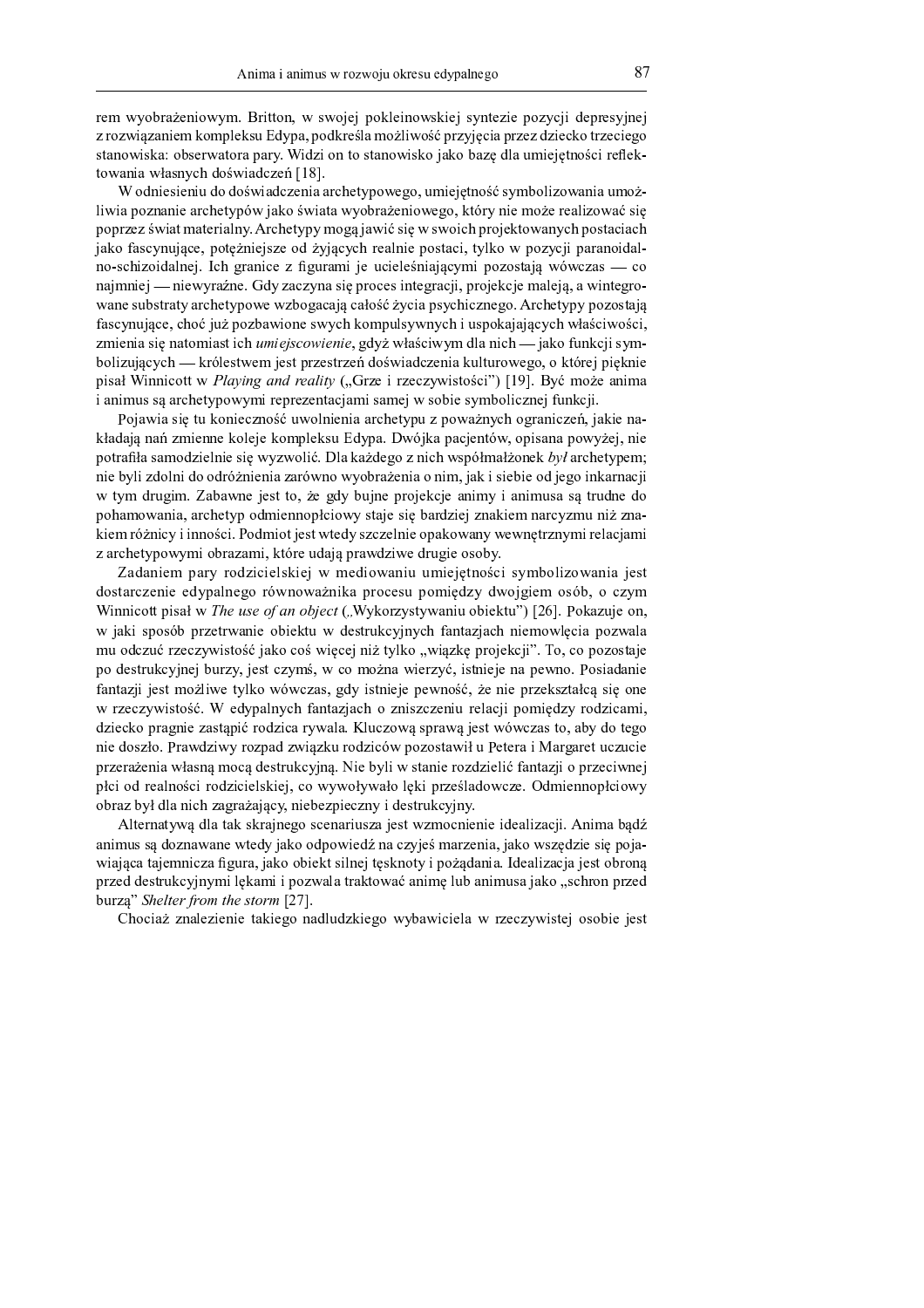nierealne, to jednak taka forma idealizacji, w porównaniu z tworzeniem skrajnie negatywnych odmiennopłciowych obrazów, jest znacznie bardziej rozwojowa. Pozostawia ona nadzieję, a nadzieja, poprzez rozwianie złudzeń, może w końcu prowadzić do stworzenia związku.

W dużym skrócie przedstawię teraz jeszcze jeden materiał kliniczny. Chcę zilustrować ten pomyślniejszy scenariusz. Prezentowany pacjent momentami czuje się wyraźnie "szalony", czym różni się od dwojga poprzednich pacjentów. Pomimo tego trwały i pozytywny obraz jego animy świadczy o jego lepszej kondycji psychicznej, wynikającej z mniej destrukcyjnej sytuacji edypalnej. Brak stabilności może skutkować trwała sztywnościa.

# **DANIEL**

Daniel cierpi z powodu nagle dopadających go stanów poczucia wewnętrznej samotności. Towarzyszy mu nieodparte wrażenie, że coś nieprzewidywalnego zagraża jego życiu, że coś otacza go ze wszystkich stron, tak jak "kusze i strzały urągającego losu wycelowane w Hamleta". Ma poczucie, że matka nigdy nie umiała radzić sobie z jego emocjami a gdy skończył dziesięć lat, to on roztoczył nad nią opiekę, a nie ona nad nim. Dużo bliższą relację miał ze swoim ojcem, z którym dzielił wiele wspólnych zainteresowań; matka zawsze pozostawała poza ich związkiem.

Podczas trzech lat analizy u mnie, Daniel zakochiwał się z sześć razy. W każdej z tych sześciu kobiet miał znaleźć ukojenie, wsparcie i podtrzymanie, o które tak zabiegał. Za każdym razem w końcu odkrywał, że to on jest wybawicielem, zamiast być wybawianym; tak jak z matką. W każdym z tych związków Daniel przez krótką chwilę dawał się całkowicie pochłonąć uczuciu wyjątkowego, silnego kontaktu z partnerką i podniecało go "przekra-.<br>czanie granic", "wejście do środka", po czym doznawał rozczarowania, zaczynał odczuwać klaustrofobiczne uwięzienie i odkrywał, że fascynuje go inna nieznajoma kobieta.

Daniel miewa fantazje o idealnej kobiecie, postaci z legend o królu Arturze — niezwykle kobiecej, bladej istocie z jezior i ostoi leśnych, być może takiej jak Pani z Shalott. W stanach nagłej i silnej tęsknoty za tą istotą niemal wytwarzał jej postać: wyłaniała się zza mijanego drzewa. Tego rodzaju fantazje o animie można zupełnie pozbawić agresji i różnicy, aby pozostać w zgodzie z pragnieniem idealnego zlania się. Interpretowałem zazwyczaj tę tęsknotę jako poszukiwanie kobiecej wersji siebie samego.

Na początku analizy pacjent widział siebie jako dobrą, miłą osobę i nie przyjmował do swojego obrazu gwałtowności, brutalności, nadużycia, z czym powszechnie kojarzy się mężczyzn. Wydawało się jakby sam chciał być swoją idealną kobietą, po to, aby związać się z animą w projekcyjnej identyfikacji i pozwolić się bezgranicznie jej opanować. Jednak w trakcie analizy odkrywał obfite źródła swojej wściekłości i nienawiści, skierowanej zwłaszcza przeciwko matce. Początkowo było to dla niego wstrząsem, stopniowo jednak odkrywanie swej prawdziwej agresywności stawało się dla niego źródłem przyjemności. Nieustannie podejrzewał mnie i obawiał się, że chce go dopasować do jakiegoś teoretycznego szablonu. Dwukrotnie rozegrał [acted out] swoją destrukcyjną wściekłość ciskając krzesłami w moim gabinecie. Moją jedyną rolą było wytrzymanie i skontenerowanie tej furii, akceptując jej wartość i znaczenie, a jednocześnie ustalenie granic takich odreagowań. Daniel wiele czasu w analizie poświęcił na badanie mojej integralności.

Gdy udało mu się wintegrować swoją agresję, jego związek ze mną i jego związek z animą zaczęły także się zmieniać. Zmiany te ilustruje poniższy sen.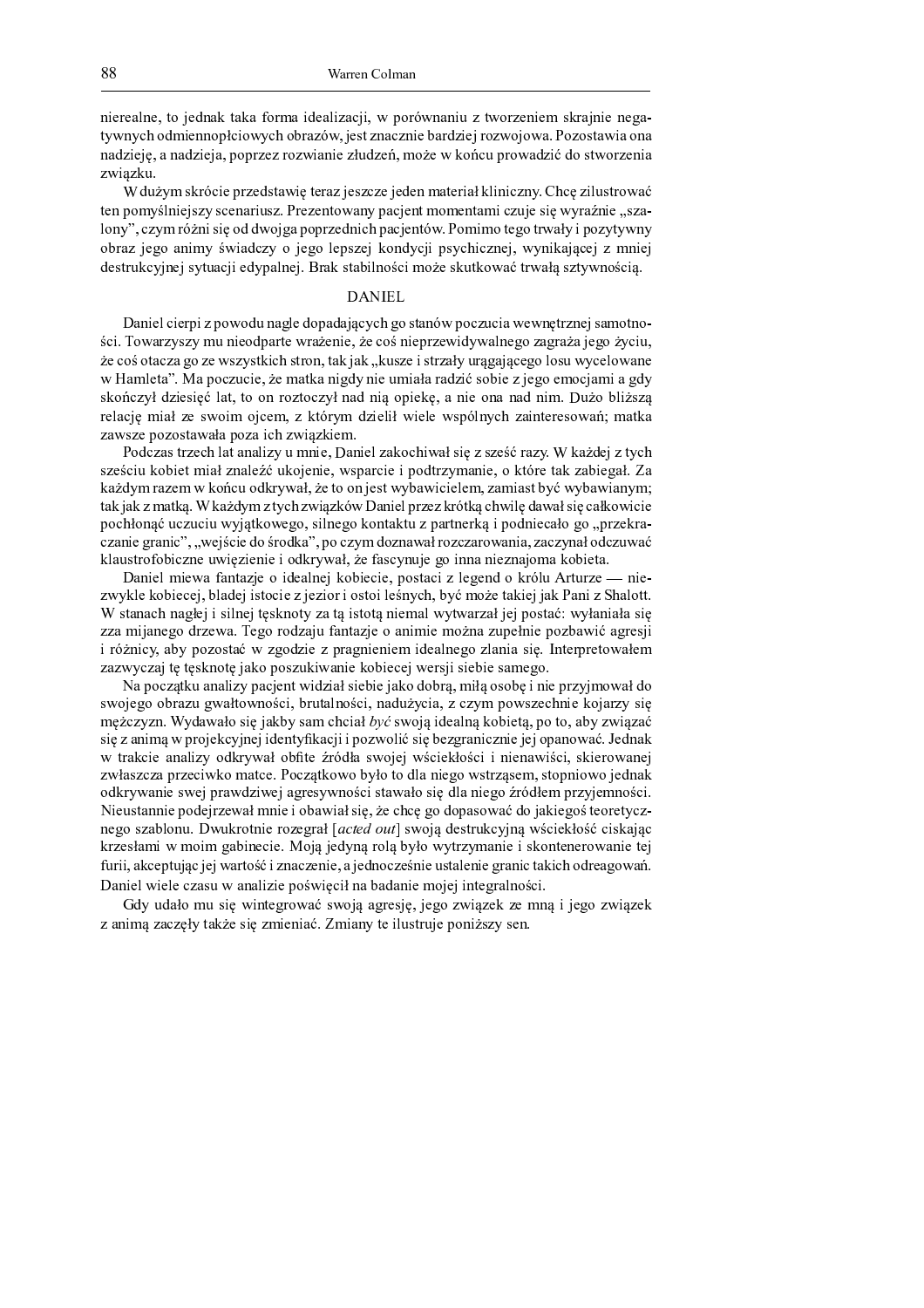Jego analityk proponuje mu nocleg w swoim małym, ograniczającym ruchy mieszkaniu, położonym na rogatkach Londynu. Analityk zabawia grupę osób, wśród których znajduje się dziewczyna, o bladej cerze i jaskrawo rudych włosach. Ona proponuje, że pokaże mu resztę domu i prowadzi go przez drzwi do ogromnego pałacowego apartamentu. Będąc przekonanym, iż znajduje się w małym domku, zadziwia go odkrycie tego pałacu czy zamku.

Przechodzą przez galerie z kilkoma paleniskami. W każdym z nich płonie ogień. Za nimi znajdują się lustra, które mają odbijać płomienie i rozświetlać paleniska jeszcze bardziej. Idą do ogrodu, gdzie zabawa nadal trwa. Jeden z mężczyzn, prawdopodobnie on sam, upada i umiera. Wydaje się, jakby nikogo to nie obchodziło.

Kolejna część tego snu kończy się jego spędzeniem nocy z księżną Dianą.

Nie wchodząc w szczegóły, rozumiem, że sen odnosi się do mocno poszerzonego już w toku analizy zakresu doświadczania siebie samego. Ogień i rude włosy dziewczyny oddają jego furię, którą ja zreflektowałem i jednocześnie nie zostałem pochłonięty przez ogień. Umierający mężczyzna oddaje jego dawną kobiecą, nieagresywną personę, której utrata nikogo nie obchodzi. Jung pisze o takich chwilach: "Tylko wówczas, gdy wszystkie podpory i kostury zostaną połamane, i nie ma najmniejszej nadziei na odsiecz, możliwe jest doznanie archetypu, który dotąd był ukryty za pełnym powagi i znaczenia nonsensem, odgrywanym przez animę. To jest archetyp sensu, tak jak anima jest archetypem życia samego [8, par. 66].

Sen zapowiada ostateczny koniec analizy Daniela: potrzebę opuszczenia domu ojca i pójścia samotnie swoją drogą. W jego śnie wyraźna postać animy otwiera drogę do obszarów, o których istnieniu nie miał pojęcia. Postać ta wydaje się należeć bardziej do ojca niż do niego samego, dlatego też jedną z najważniejszych umiejętności jest odrzucenie jej awansów. Tylko wtedy będzie mógł zdobyć księżniczkę dla siebie. Prawdopodobnie, idąc za tym, postać księżniczki nie wiąże się z królem ani z królową, lecz ze spadkobiercą tronu. Ta sytuacja jest analogiczna do przedstawionej przez Beebe analizy biblijnej przypowieści o Józefie — faworyzowany syn zostaje rzucony w ciemność, w tej historii musi on oprzeć się kojącemu urokowi żony Putyfara, po to, by móc odkryć swoją siłę w nowej relacji z duchowym ojcem — Faraonem. Beebe pisze: "Żeby przekształcić zadanie animy ojca we własne wewnętrzne doświadczenie, syn musi odrzucić tę drogę wędrówki, którą podsuwa mu ojcowska anima i której najwyraźniej pragnie. Józef realizuje potencję własnej animy, nie wdając się w romans z żoną Putyfara" [28].

Beebe nie komentuje jednak oczywistych edypalnych aspektów tej sytuacji, bowiem odrzucenie ojcowskiej animy jest początkiem uznania przez Daniela (tak jak przez Józefa) wartości granic edypalnych. W związku z tym Daniel nie czuje już, że musi pasować do moich oczekiwań wobec niego oraz akceptuje to, że swoją obecną miłość — kobietę zamężną — musi kochać na odległość. Czuje się wewnętrznie bardziej bezpieczny i jednocześnie mniej narażony na kaprysy losu.

# Wnioski

Jedną z różnic pomiędzy Danielem, z jednej, a Margaret i Peterem, z drugiej strony jest silna, pozytywna idealizacja animy u tego pierwszego. Rozwój psychiczny i proces integrowania wymagają oczywiście przekształcenia idealizacji, jestem jednak przekonany, że ma ona swój istotny rozwojowy walor. Anima i animus prowadza nas w pijanym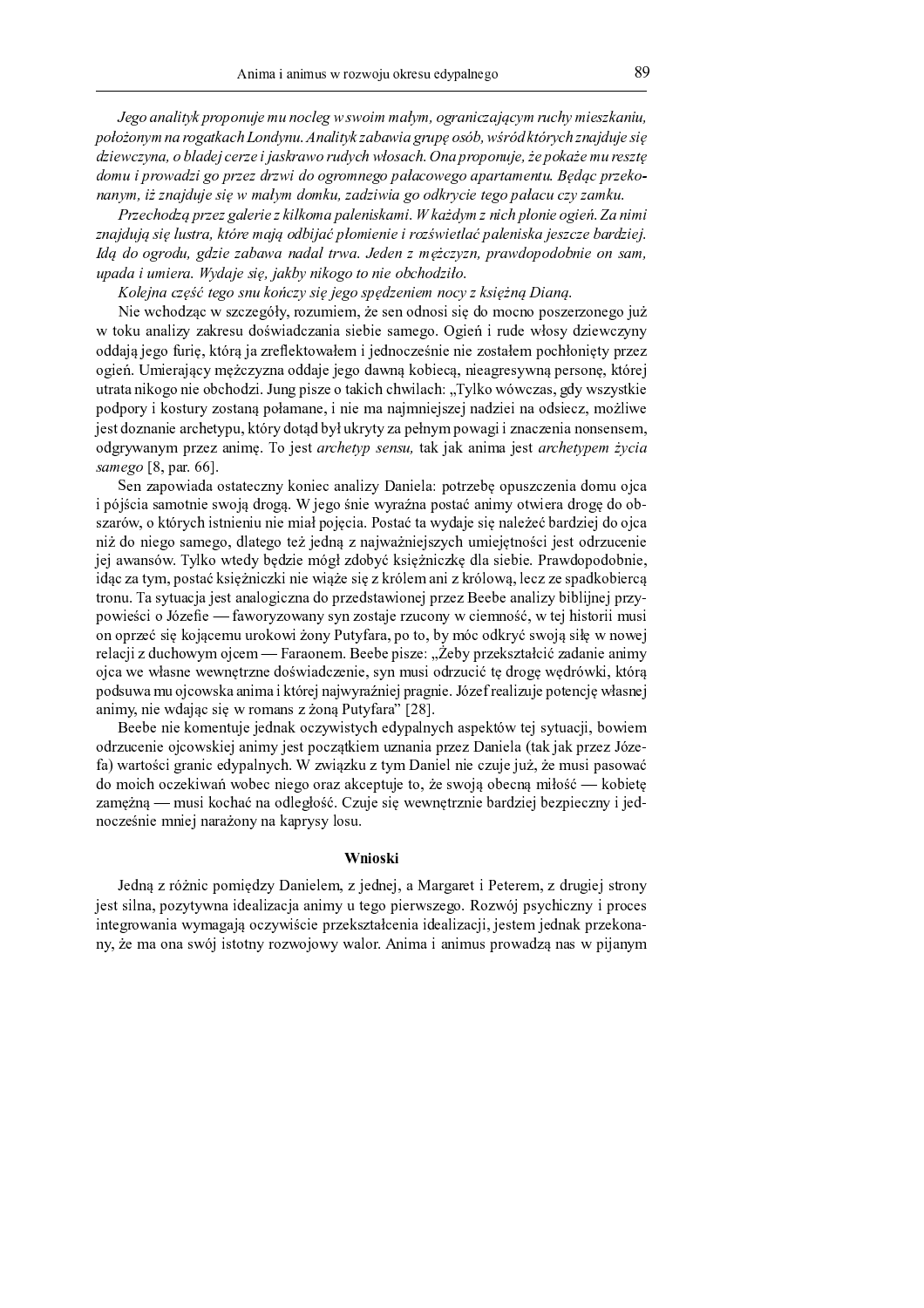$\alpha$  a c d e f g c i g c j a r s t l h g u j a r s t l d w i j a r s t l d o h g i j a z j o h g i j a z j o d o h a  $\alpha$ j <sup>n</sup> <sup>a</sup> <sup>u</sup> <sup>j</sup> <sup>o</sup> <sup>m</sup> <sup>p</sup> <sup>q</sup> <sup>c</sup> <sup>j</sup> <sup>a</sup> <sup>i</sup> <sup>j</sup> <sup>g</sup> <sup>l</sup> <sup>d</sup> <sup>c</sup> } <sup>m</sup> <sup>z</sup> <sup>x</sup> <sup>z</sup> <sup>a</sup> ` <sup>g</sup> <sup>l</sup> <sup>j</sup> <sup>~</sup> <sup>e</sup> <sup>|</sup> ` <sup>l</sup> <sup>a</sup> <sup>i</sup> <sup>j</sup> <sup>g</sup> <sup>c</sup> } <sup>c</sup> <sup>g</sup> <sup>p</sup> <sup>q</sup> <sup>r</sup> <sup>i</sup> <sup>a</sup> <sup>|</sup> <sup>a</sup> <sup>p</sup> <sup>g</sup> <sup>i</sup> <sup>a</sup> <sup>z</sup> <sup>n</sup> <sup>j</sup> <sup>g</sup> <sup>l</sup> <sup>h</sup> <sup>q</sup> <sup>n</sup> <sup>l</sup> <sup>h</sup> <sup>g</sup> <sup>c</sup> <sup>h</sup> <sup>q</sup> i <sup>j</sup> <sup>g</sup> <sup>n</sup> <sup>j</sup> <sup>a</sup> <sup>l</sup> <sup>q</sup> <sup>v</sup> <sup>m</sup> <sup>o</sup> <sup>i</sup> <sup>g</sup> <sup>p</sup> <sup>g</sup> <sup>z</sup> <sup>m</sup> <sup>p</sup> <sup>i</sup> <sup>a</sup> <sup>p</sup> <sup>q</sup> <sup>r</sup> <sup>a</sup> { ` <sup>a</sup> <sup>n</sup> <sup>j</sup> <sup>a</sup> <sup>f</sup> <sup>j</sup> <sup>c</sup> <sup>h</sup> <sup>i</sup> <sup>g</sup> <sup>k</sup> <sup>d</sup> <sup>y</sup> <sup>a</sup> <sup>k</sup> <sup>|</sup> <sup>j</sup> <sup>j</sup> <sup>h</sup> <sup>a</sup> { <sup>a</sup> <sup>o</sup> <sup>h</sup> <sup>|</sup> <sup>j</sup> <sup>e</sup> <sup>k</sup> <sup>m</sup> ` <sup>m</sup> <sup>e</sup> <sup>u</sup> <sup>q</sup> <sup>c</sup> <sup>h</sup> <sup>y</sup> <sup>m</sup> <sup>n</sup> <sup>j</sup> <sup>g</sup> <sup>|</sup> n i j j g n j o a y j o a y i j o f j o f j o f j o f j o f j o f j o f j m i q e a u q c j g h m j g h m { n j k <sup>l</sup> <sup>h</sup> <sup>g</sup> <sup>p</sup> <sup>q</sup> ` <sup>g</sup> <sup>e</sup> <sup>k</sup> <sup>a</sup> <sup>l</sup> <sup>r</sup> <sup>r</sup>

o a n a n a i a i m a i a i a i a f j h a i a c w a i a c w a i a i a f j h a i a i a i a i a i a i a i a i a v m r j g d k g d a k g b j d i j c g a f j h j o h j e p g h j o g a f j h j o g a f j h a c w j d i j v o g n ji biya kara kara ya kara haka wa kasa wa kara haka wa kasa wa kasa wa kasa wa kasa wa kasa wa kasa wa kasa

 $\dot{\sigma}$  is a indicate in the indicate and in just a just a indicate in just a indicate  $\dot{\sigma}$ o l m  $\alpha$  i j a e h a n  $\alpha$  a e h a n  $\alpha$  i j a  $\alpha$  i j a  $\alpha$  i j a  $\alpha$  i j a  $\alpha$ n a i j a k m o w l g v l g n i q n i q n i q n i a n g n g o i a n j a n i a n j a n j a n j a n j a n j a n u a z e v o h j g n j g u a k m n a k m n a s j k m o a f g w r i j c a k m f g w r i j c a k m f g i j z j k i a i n i j i j k l a i j g w r t l a v i j g w r t l a v i j g i j g i j g i j g i j g  $\alpha$  i j g u  $\alpha$ i j g l m a i g d o q k a e f g c h u q n a e f g m a i a i a i a i a i a i a i a i a i v g l m n a y d i v e v i j a r a g i j a g k a y a y a g k m m w c a w g i g i m w g v m m w c a w g i g f g f g f g f g f g f g f m w c a i j g n a i j g n a i j g n a o h a h a h a h j c j g i a h j c j g f g i g v m o m o m z d n i g l d n j o d a f i g v m p q c j a r i g w m o z m o z w m o z d z d z d w m o z z z w m o z z d z z d z z d z z d ` <sup>d</sup> <sup>k</sup> <sup>a</sup> <sup>c</sup> <sup>w</sup> <sup>g</sup> <sup>i</sup> ` <sup>|</sup> <sup>a</sup> <sup>z</sup> <sup>d</sup> { <sup>j</sup> <sup>a</sup> <sup>y</sup> <sup>a</sup> <sup>m</sup> <sup>o</sup> <sup>l</sup> <sup>h</sup> <sup>d</sup> <sup>c</sup> <sup>j</sup> <sup>z</sup> <sup>i</sup> <sup>j</sup> <sup>g</sup> <sup>w</sup> <sup>a</sup> <sup>|</sup> <sup>m</sup> ` <sup>l</sup> <sup>m</sup> { <sup>|</sup> <sup>f</sup> <sup>j</sup> <sup>n</sup> <sup>g</sup> <sup>v</sup> <sup>m</sup> <sup>m</sup> <sup>w</sup> <sup>c</sup> <sup>a</sup> <sup>a</sup> <sup>i</sup> <sup>a</sup> <sup>f</sup> <sup>j</sup> ` <sup>q</sup> <sup>|</sup> <sup>a</sup> <sup>r</sup>

a n 'i ji ji g w l h g c h g n j c h j n j l g w l g i l m o h j l m o h j c i g w j c i g j c w j c l g j c w n g n i g w j a o i g w j a j a j a j a j a j a j f i j g w k y k y k y k y c j g w k y c j f i j g n h z m c j <sup>c</sup> } <sup>m</sup> { <sup>m</sup> <sup>u</sup> <sup>j</sup> { ` <sup>q</sup> <sup>i</sup> <sup>g</sup> <sup>v</sup> <sup>a</sup> ` <sup>q</sup> <sup>n</sup> <sup>i</sup> <sup>q</sup> <sup>a</sup> <sup>l</sup> <sup>c</sup> } <sup>g</sup> ` <sup>q</sup> <sup>k</sup> <sup>m</sup> <sup>o</sup> <sup>z</sup> <sup>j</sup> <sup>g</sup> <sup>i</sup> <sup>i</sup> <sup>m</sup> <sup>k</sup> <sup>y</sup> <sup>c</sup> <sup>j</sup> <sup>m</sup> <sup>n</sup> <sup>q</sup> <sup>m</sup> <sup>w</sup> <sup>c</sup> <sup>j</sup> <sup>g</sup> <sup>c</sup> <sup>t</sup> <sup>g</sup> ` <sup>g</sup> <sup>l</sup> <sup>a</sup> <sup>u</sup> <sup>q</sup> <sup>y</sup> <sup>h</sup> <sup>d</sup> <sup>k</sup> <sup>g</sup> <sup>y</sup> <sup>i</sup> <sup>j</sup> <sup>g</sup> <sup>i</sup> <sup>j</sup> <sup>g</sup> <sup>h</sup> <sup>o</sup> <sup>m</sup> <sup>f</sup> <sup>i</sup> <sup>q</sup>  $\mathbf{a}$  in a in multiple and w  $\mathbf{a}$  in a large when  $\mathbf{a}$  is a large when  $\mathbf{a}$  is a n l m v  $\mathbf{a}$  in  $\mathbf{a}$  when  $\mathbf{a}$  is a n l m v  $\mathbf{a}$  is a n l m v  $\mathbf{a}$  is a n l m v  $\mathbf{a}$  is a n l m v  $\math$ j <sup>u</sup> <sup>a</sup> <sup>l</sup> <sup>o</sup> <sup>h</sup> <sup>j</sup> <sup>g</sup> <sup>w</sup> <sup>|</sup> <sup>m</sup> <sup>i</sup> ` <sup>l</sup> <sup>m</sup> <sup>f</sup> <sup>d</sup> <sup>w</sup> <sup>x</sup> <sup>c</sup> <sup>q</sup> <sup>m</sup> <sup>o</sup> <sup>a</sup> <sup>i</sup> <sup>j</sup> <sup>z</sup> <sup>d</sup> { <sup>a</sup> <sup>c</sup> <sup>l</sup> <sup>|</sup> <sup>j</sup> <sup>r</sup> <sup>k</sup> <sup>l</sup> <sup>h</sup> <sup>q</sup> <sup>k</sup> <sup>a</sup> <sup>o</sup> <sup>|</sup> <sup>d</sup> <sup>a</sup> <sup>i</sup> <sup>j</sup> <sup>g</sup> <sup>f</sup> <sup>a</sup> <sup>e</sup> <sup>o</sup> <sup>m</sup> <sup>u</sup> <sup>l</sup> <sup>a</sup> <sup>l</sup> <sup>g</sup> <sup>f</sup> <sup>a</sup> <sup>c</sup> <sup>w</sup> <sup>a</sup> <sup>h</sup> <sup>m</sup> <sup>w</sup> <sup>c</sup> <sup>g</sup> <sup>z</sup> k <sup>m</sup> <sup>z</sup> <sup>j</sup> <sup>z</sup> <sup>m</sup> <sup>n</sup> <sup>j</sup> <sup>g</sup> <sup>f</sup> <sup>d</sup> <sup>h</sup> <sup>n</sup> <sup>j</sup> <sup>x</sup> <sup>h</sup> <sup>a</sup> <sup>i</sup> <sup>q</sup> <sup>c</sup> } <sup>h</sup> <sup>i</sup> <sup>j</sup> <sup>x</sup> ` <sup>l</sup> <sup>d</sup> <sup>o</sup> <sup>i</sup> <sup>m</sup> <sup>c</sup> <sup>j</sup> <sup>m</sup> <sup>|</sup> <sup>a</sup> <sup>h</sup> <sup>a</sup> <sup>y</sup> <sup>a</sup> { <sup>j</sup> <sup>~</sup> <sup>w</sup> <sup>g</sup> <sup>v</sup> <sup>m</sup> <sup>o</sup> <sup>m</sup> <sup>u</sup> <sup>l</sup> <sup>q</sup> <sup>z</sup> <sup>h</sup> <sup>a</sup> <sup>k</sup> <sup>f</sup> <sup>g</sup> <sup>c</sup> <sup>h</sup> <sup>g</sup> <sup>z</sup> <sup>r</sup> <sup>q</sup> <sup>o</sup> <sup>a</sup> <sup>w</sup> <sup>g</sup> { <sup>j</sup> <sup>~</sup> <sup>e</sup> p j a p n j a n j a m o h a d f g v g c h a o m n j e w g v m m m w c j g c h a c h a c h a c h a y a y a y a , i l a  $\mu$  i d  $\mu$  and  $\mu$  and  $\mu$  i  $\mu$  and  $\mu$  and  $\mu$  and  $\mu$  in  $\mu$  in  $\mu$  in  $\mu$  in  $\mu$  $\mathbf{a}$  is a set of a contract in the following contract in the following  $\mathbf{a}$  in the following  $\mathbf{a}$  and  $\mathbf{a}$  and  $\mathbf{a}$  and  $\mathbf{a}$  and  $\mathbf{a}$  and  $\mathbf{a}$  and  $\mathbf{a}$  and  $\mathbf{a}$  and  $\mathbf{a}$  and  $\math$ | i j d i j j d i j g d i j g d i j g d i j g d i j g n i g o i d i g o i a c j w f t w g z k m { x } y k m { <br>| i a c j w g v m { x } y { x i w g v m } y { x i w g v m } y { x i w g v m } y { x i w y x i w y w g v m } y { a i j z a o h a y c a c a c a c a g a g a y c a j m o u j w a y w a y w a y w g v m l g f a c w g v m l g f a

 h <sup>i</sup> <sup>a</sup> <sup>i</sup> <sup>j</sup> <sup>g</sup> <sup>k</sup> <sup>l</sup> <sup>h</sup> <sup>g</sup> <sup>h</sup> <sup>o</sup> <sup>h</sup> <sup>j</sup> <sup>g</sup> <sup>c</sup> <sup>|</sup> <sup>m</sup> <sup>v</sup> <sup>l</sup> <sup>a</sup> <sup>i</sup> <sup>j</sup> <sup>c</sup> <sup>g</sup> <sup>o</sup> <sup>q</sup> <sup>k</sup> <sup>a</sup> <sup>f</sup> <sup>i</sup> <sup>q</sup> <sup>c</sup> } <sup>n</sup> <sup>q</sup> <sup>h</sup> <sup>n</sup> <sup>a</sup> <sup>f</sup> <sup>a</sup> <sup>k</sup> <sup>m</sup> <sup>c</sup> <sup>h</sup> <sup>d</sup> <sup>c</sup> <sup>j</sup> <sup>g</sup> <sup>e</sup> <sup>p</sup> <sup>g</sup> <sup>h</sup> <sup>n</sup> <sup>j</sup> <sup>x</sup> <sup>h</sup> <sup>g</sup> <sup>|</sup> <sup>e</sup> <sup>|</sup> ` <sup>l</sup> <sup>q</sup> <sup>l</sup> <sup>h</sup> <sup>g</sup> <sup>c</sup> <sup>h</sup> <sup>q</sup> n <sup>j</sup> <sup>c</sup> <sup>j</sup> <sup>g</sup> <sup>w</sup> <sup>g</sup> <sup>n</sup> <sup>h</sup> <sup>u</sup> <sup>m</sup> <sup>v</sup> <sup>a</sup> <sup>c</sup> <sup>a</sup> <sup>e</sup> <sup>z</sup> <sup>d</sup> { <sup>j</sup> <sup>k</sup> <sup>m</sup> <sup>h</sup> <sup>m</sup> { ` <sup>a</sup> <sup>i</sup> <sup>a</sup> <sup>k</sup> <sup>m</sup> <sup>h</sup> <sup>j</sup> <sup>m</sup> <sup>z</sup> <sup>j</sup> <sup>g</sup> <sup>a</sup> <sup>i</sup> ` <sup>a</sup> <sup>h</sup> <sup>w</sup> <sup>j</sup> <sup>r</sup> ¡ <sup>a</sup> <sup>z</sup> <sup>q</sup> <sup>f</sup> <sup>k</sup> <sup>m</sup> <sup>c</sup> } <sup>m</sup> <sup>o</sup> <sup>h</sup> <sup>j</sup> <sup>e</sup> <sup>c</sup> <sup>m</sup> <sup>i</sup> <sup>a</sup> <sup>w</sup> <sup>z</sup> <sup>i</sup> <sup>j</sup> <sup>g</sup> <sup>w</sup> <sup>e</sup>  $\boldsymbol{y}$  if  $\boldsymbol{y}$  is a matrix  $\boldsymbol{y}$  in the set of  $\boldsymbol{y}$  is a set of  $\boldsymbol{y}$  is a set of  $\boldsymbol{y}$  is a non-trivial in  $\boldsymbol{y}$  is a set of  $\boldsymbol{y}$  is a non-trivial in  $\boldsymbol{y}$  is a set of  $\boldsymbol{y}$  is a set of  $\$ | m b c i g i j o f g i j o f g i j a k l h g h l h g i a h l h n j n j g o i a h d w g o i a n q m i a p m i g k <sup>l</sup> <sup>h</sup> <sup>g</sup> <sup>|</sup> { <sup>h</sup> ` <sup>a</sup> <sup>y</sup> <sup>c</sup> <sup>a</sup> { <sup>j</sup> <sup>~</sup> <sup>n</sup> { <sup>q</sup> <sup>z</sup> <sup>u</sup> <sup>m</sup> <sup>f</sup> <sup>j</sup> <sup>c</sup> <sup>h</sup> <sup>i</sup> <sup>g</sup> £ <sup>l</sup> <sup>h</sup> <sup>g</sup> <sup>c</sup> <sup>h</sup> <sup>q</sup> <sup>n</sup> <sup>j</sup> { ` <sup>m</sup> <sup>n</sup> <sup>q</sup> <sup>m</sup> <sup>u</sup> <sup>l</sup> <sup>a</sup> <sup>p</sup> <sup>m</sup> <sup>i</sup> <sup>a</sup> <sup>i</sup> <sup>j</sup> <sup>g</sup> <sup>z</sup> <sup>d</sup> { <sup>j</sup> <sup>z</sup> <sup>j</sup> <sup>g</sup> { <sup>n</sup> <sup>g</sup> <sup>v</sup> <sup>m</sup> <sup>m</sup> <sup>o</sup> <sup>u</sup> <sup>j</sup> <sup>c</sup> <sup>j</sup> <sup>a</sup>  $\mathbf{r} = \mathbf{r} = \mathbf{r} = \mathbf{r} = \mathbf{r} = \mathbf{r} = \mathbf{r} = \mathbf{r} = \mathbf{r} = \mathbf{r} = \mathbf{r} = \mathbf{r} = \mathbf{r} = \mathbf{r} = \mathbf{r} = \mathbf{r} = \mathbf{r} = \mathbf{r} = \mathbf{r} = \mathbf{r} = \mathbf{r} = \mathbf{r} = \mathbf{r} = \mathbf{r} = \mathbf{r} = \mathbf{r} = \mathbf{r} = \mathbf{r} = \mathbf{r} = \mathbf{r} = \mathbf{r} = \mathbf$ o l h g n a i  $\mathcal{L}$  i  $\mathcal{L}$  i  $\mathcal{L}$  i  $\mathcal{L}$  i  $\mathcal{L}$   $\mathcal{L}$  i  $\mathcal{L}$ 

 $\alpha$  , a set of  $\alpha$  is a large  $\alpha$  in the set of  $\alpha$  in the set of  $\alpha$  in the set of  $\alpha$  in the set of  $\alpha$  in the set of  $\alpha$  in the set of  $\alpha$  in the set of  $\alpha$  in the set of  $\alpha$  in the set of  $\alpha$  in the set of n j g a i j g a i v a n a n a n a g i k a l a l a l a i k a n n m y a y e k l a n j g o n a o n a o h j g o n  $\alpha$  and in june a c i v j g i v i g a c h d c h d c h d c h d c h d c j m n g e  $\alpha$  w g m i n  $\alpha$  w g m i n  $\alpha$ n q y a w a w a w { h g v m a l g w m a l y d w d r d i v d i v d w k j g m a i j g h z j g w k m h d c w j e w k je n g h k m i j g n m u j g n h j g n h j n m n m u g n m u g n g o i a l c h j g n q w g o i a l c h q w g { <sup>a</sup> <sup>z</sup> <sup>m</sup> <sup>m</sup> <sup>o</sup> <sup>n</sup> <sup>l</sup> <sup>c</sup> <sup>g</sup> <sup>i</sup> <sup>j</sup> <sup>g</sup> <sup>n</sup> <sup>a</sup> <sup>l</sup> <sup>d</sup> <sup>i</sup> <sup>|</sup> <sup>n</sup> <sup>j</sup> <sup>m</sup> <sup>|</sup> <sup>l</sup> <sup>g</sup> <sup>f</sup> <sup>g</sup> <sup>b</sup> <sup>e</sup> <sup>a</sup> <sup>u</sup> <sup>q</sup> <sup>m</sup> <sup>v</sup> <sup>a</sup> <sup>l</sup> <sup>i</sup> <sup>x</sup> <sup>l</sup> <sup>h</sup> <sup>g</sup> <sup>c</sup> <sup>h</sup> <sup>q</sup> <sup>n</sup> <sup>j</sup> { ` <sup>m</sup> <sup>a</sup> <sup>i</sup> <sup>j</sup> <sup>z</sup> <sup>d</sup> { <sup>a</sup> <sup>r</sup> <sup>j</sup> <sup>g</sup> <sup>l</sup> <sup>h</sup> <sup>~</sup> <sup>e</sup> <sup>p</sup> <sup>g</sup> m a l a ch q a f a f i m a f i m  $\alpha$  i m  $\alpha$  i e  $\alpha$  i e  $\alpha$  i e  $\alpha$  i d o m  $\alpha$  i d o m f i g v m f i g v m f j c h i g v m f j c h i g v m f j c h i g v m f j c h i g v m f j c h i g v m f j c h i g v m f j c h i  $z$  i j  $j$  i a p  $z$  i a p  $i$  g i d w g k a i g w g k a i  $j$  i  $j$  l  $j$  i a i  $j$  i a i  $j$  i  $j$  i  $j$  i  $j$  i  $j$  i  $j$  i  $j$  i  $j$  i  $j$  i  $j$  i  $j$  i  $j$  i  $j$  i  $j$  i  $j$  i  $j$  i  $j$  i  $j$  i  $j$  i  $j$  i  $j$  i  $j$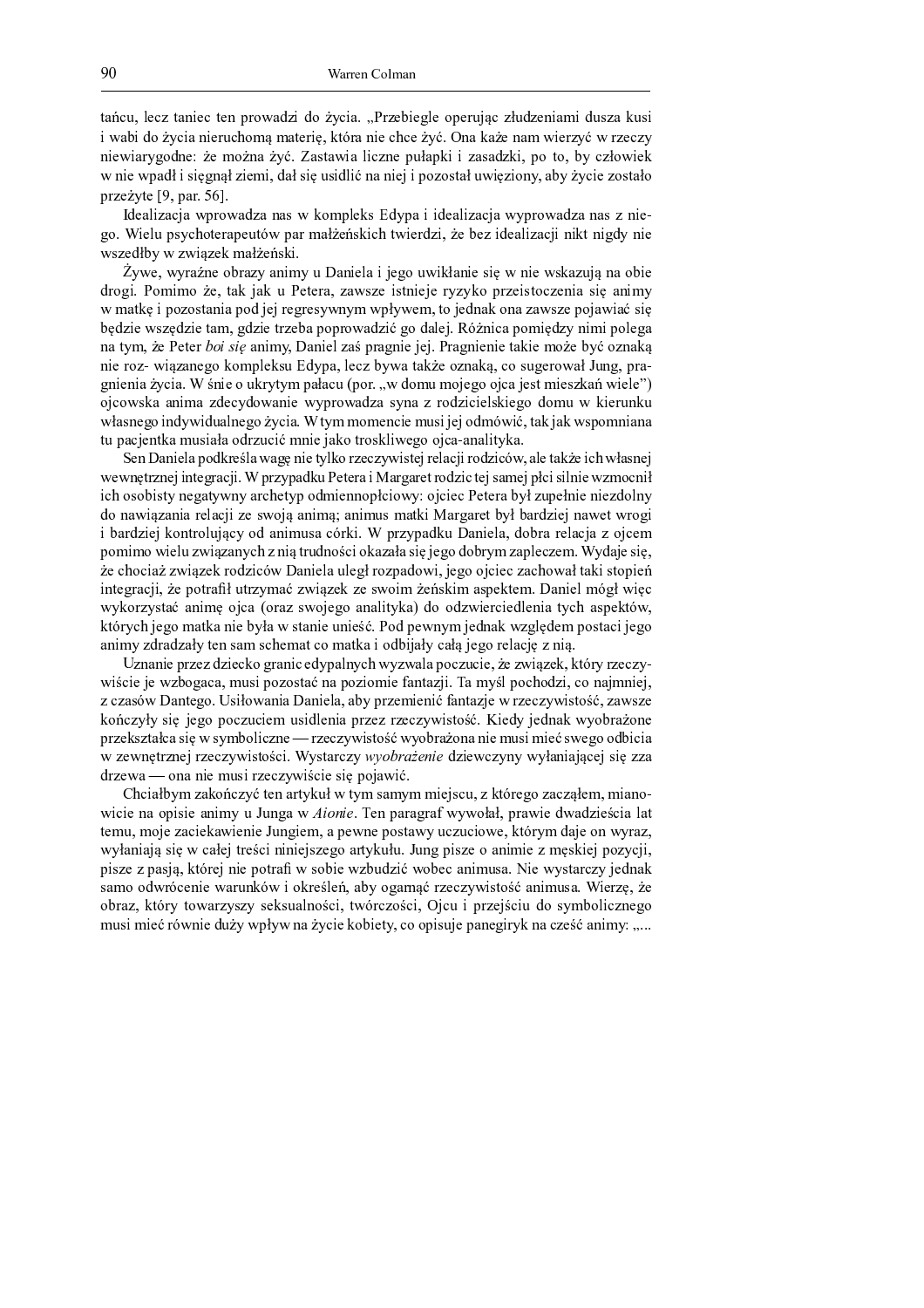$\sim$ 

Ã <sup>Ä</sup> <sup>Å</sup> <sup>Æ</sup> <sup>Ä</sup> <sup>Ç</sup> <sup>Ä</sup> <sup>È</sup> <sup>Ã</sup> <sup>Ä</sup> <sup>É</sup> <sup>Ã</sup> <sup>Ä</sup> <sup>Å</sup> <sup>Æ</sup> <sup>Ä</sup> <sup>Ê</sup> <sup>Ã</sup> <sup>Ë</sup> <sup>Ì</sup> <sup>Í</sup> <sup>Ä</sup> <sup>Î</sup> <sup>Ä</sup> <sup>Î</sup> <sup>Ë</sup> <sup>Ï</sup> <sup>Ð</sup> <sup>Ñ</sup> <sup>Ï</sup> <sup>Ë</sup> <sup>Ò</sup> <sup>Ð</sup> <sup>Ó</sup> <sup>Ð</sup> <sup>Ê</sup> <sup>Ô</sup> <sup>Õ</sup> <sup>Ó</sup> <sup>Ì</sup> <sup>Õ</sup> <sup>Ö</sup> <sup>Ñ</sup> <sup>Ð</sup> <sup>Ï</sup> <sup>È</sup> <sup>Î</sup> <sup>Ð</sup> <sup>Ä</sup> <sup>Ë</sup> <sup>Ñ</sup> <sup>Ë</sup> <sup>Î</sup> <sup>Ð</sup> <sup>Ó</sup> <sup>Ò</sup> <sup>Ó</sup> <sup>Õ</sup> <sup>×</sup> <sup>Ð</sup> <sup>Ó</sup> <sup>Ì</sup> <sup>Õ</sup> <sup>Î</sup> <sup>Ó</sup> <sup>Ë</sup> <sup>Æ</sup> <sup>Õ</sup> <sup>Ñ</sup> <sup>Ð</sup> <sup>Ó</sup> <sup>Ô</sup> <sup>Ø</sup> Ì <sup>Ð</sup> <sup>Ó</sup> <sup>Æ</sup> <sup>Ù</sup> <sup>Ó</sup> <sup>Î</sup> <sup>Ð</sup> <sup>Ó</sup> <sup>É</sup> <sup>Ã</sup> <sup>È</sup> <sup>Ú</sup> <sup>Ô</sup> <sup>Ó</sup> <sup>Ñ</sup> <sup>Ï</sup> <sup>Ä</sup> <sup>Ç</sup> <sup>Ó</sup> <sup>Û</sup> <sup>Ï</sup> <sup>Ñ</sup> <sup>Ó</sup> <sup>Û</sup> <sup>Ü</sup> <sup>Ý</sup> <sup>Þ</sup> <sup>Ò</sup> <sup>Ð</sup> <sup>Ë</sup> <sup>Æ</sup> <sup>×</sup> <sup>Ë</sup> <sup>Ñ</sup> <sup>Ð</sup> <sup>Ä</sup> <sup>Æ</sup> <sup>Ä</sup> <sup>Î</sup> <sup>Ä</sup> <sup>È</sup> <sup>Ê</sup> <sup>Ô</sup> <sup>Õ</sup> <sup>Ó</sup> <sup>Ç</sup> <sup>Þ</sup> <sup>Å</sup> <sup>Ì</sup> <sup>Õ</sup> <sup>Ö</sup> <sup>Õ</sup> <sup>Î</sup> <sup>Ö</sup> <sup>ß</sup> <sup>à</sup> <sup>Ä</sup> <sup>Ù</sup> <sup>Ó</sup> <sup>Å</sup> <sup>Ö</sup> <sup>Ë</sup> <sup>Î</sup> <sup>Ë</sup> <sup>Æ</sup> <sup>Ë</sup> <sup>á</sup> <sup>É</sup> <sup>È</sup> <sup>Ë</sup> Ë <sup>Î</sup> <sup>Ë</sup> <sup>Ï</sup> <sup>È</sup> <sup>Ä</sup> <sup>Î</sup> <sup>Ë</sup> <sup>Ñ</sup> <sup>Ð</sup> <sup>Ë</sup> <sup>Ñ</sup> <sup>â</sup> <sup>Ñ</sup> <sup>Ð</sup> <sup>Ó</sup> <sup>Ô</sup> <sup>Î</sup> <sup>Ë</sup> <sup>ã</sup> <sup>ä</sup> <sup>É</sup> <sup>Ã</sup> <sup>È</sup> <sup>Ú</sup> <sup>Ô</sup> <sup>Ó</sup> <sup>Û</sup> <sup>Ò</sup> <sup>Ö</sup> <sup>ä</sup> <sup>Ç</sup> <sup>Ë</sup> <sup>Å</sup> <sup>Ó</sup> <sup>Î</sup> <sup>Ð</sup> <sup>Ó</sup> <sup>Õ</sup> <sup>Ä</sup> <sup>Ñ</sup> <sup>Ï</sup> <sup>Õ</sup> <sup>Ó</sup> <sup>Ç</sup> <sup>Ë</sup> <sup>Å</sup> <sup>Ó</sup> <sup>Æ</sup> <sup>Ë</sup> <sup>Ì</sup> <sup>Í</sup> <sup>Ë</sup> <sup>Ñ</sup> <sup>Ä</sup> <sup>ä</sup> <sup>Õ</sup> <sup>Ó</sup> <sup>Ñ</sup> <sup>Õ</sup> <sup>Ü</sup> <sup>Ù</sup> <sup>Þ</sup> <sup>Æ</sup> <sup>Ê</sup> <sup>Î</sup> <sup>Ä</sup> × <sup>Ë</sup> <sup>È</sup> <sup>Ô</sup> <sup>Õ</sup> <sup>Ó</sup> <sup>Ò</sup> <sup>Ö</sup> <sup>Å</sup> <sup>Ö</sup> <sup>Ì</sup> <sup>Ð</sup> <sup>Ë</sup> <sup>Ñ</sup> <sup>Ó</sup> <sup>å</sup> <sup>È</sup> <sup>Ë</sup> <sup>Ñ</sup> <sup>Ý</sup> <sup>Ä</sup> <sup>ã</sup> <sup>Î</sup> <sup>Ð</sup> <sup>Ó</sup> <sup>Ë</sup> <sup>Î</sup> <sup>Ë</sup> <sup>Ï</sup> <sup>È</sup> <sup>Ä</sup> <sup>Î</sup> <sup>Ë</sup> <sup>Ñ</sup> <sup>Ð</sup> <sup>Î</sup> <sup>Ð</sup> <sup>Ó</sup> <sup>Ë</sup> <sup>Æ</sup> <sup>Õ</sup> <sup>Ë</sup> <sup>Ñ</sup> <sup>Î</sup> <sup>Ð</sup> <sup>Ó</sup> <sup>×</sup> <sup>Ë</sup> <sup>È</sup> <sup>Ô</sup> <sup>Õ</sup> <sup>Ó</sup> <sup>Ò</sup> <sup>Î</sup> <sup>â</sup> <sup>Ã</sup> <sup>Ë</sup> <sup>Ç</sup> <sup>×</sup> <sup>Ó</sup> <sup>Î</sup> <sup>Ï</sup> <sup>Ä</sup> <sup>Ì</sup> <sup>Û</sup> <sup>Þ</sup> <sup>Ô</sup> <sup>Ö</sup> <sup>Õ</sup> <sup>Ö</sup> <sup>Ã</sup> <sup>Ä</sup> <sup>É</sup> Ñ Ö Ö Ö Ö Ö Ö Ö Ö Ö Ö Ö Ö Ä Ö Ö Ä Ö Ö Ä Ö Ö Ä Ö Ö Ö Ä Ö Ö Ä Ö Ö Ä Ö Ö Ä Ö Ö Ä Ö Ä Ö Ä Ö Ä Ö Ö Ä Ö Ö Ö Ä Ö Ö Ä Ä  $\ddot{\quad}$ Ã <sup>Ê</sup> <sup>Å</sup> <sup>Ö</sup> <sup>Ì</sup> <sup>Ð</sup> <sup>Ê</sup> <sup>É</sup> <sup>Ð</sup> <sup>È</sup> <sup>Ë</sup> <sup>Î</sup> <sup>Ð</sup> <sup>Ó</sup> <sup>È</sup> <sup>Ö</sup> <sup>Ù</sup> <sup>Ã</sup> <sup>Ë</sup> <sup>Ã</sup> <sup>Ê</sup> <sup>Û</sup> <sup>Ó</sup> <sup>Ü</sup> <sup>Ë</sup> <sup>Ä</sup> <sup>Ï</sup> <sup>×</sup> <sup>Ó</sup> <sup>Ã</sup> <sup>È</sup> <sup>Ë</sup> <sup>Ç</sup> <sup>Ô</sup> <sup>Ä</sup> <sup>Ì</sup> <sup>Û</sup> <sup>Ë</sup> <sup>Î</sup> <sup>Ä</sup> <sup>Ù</sup> <sup>Î</sup> <sup>Ö</sup> <sup>Ç</sup> <sup>Ð</sup> <sup>Ã</sup> <sup>Ë</sup> <sup>Ô</sup> <sup>Õ</sup> <sup>Ö</sup> <sup>Ï</sup> <sup>È</sup> <sup>Î</sup> <sup>Ö</sup> <sup>Ç</sup> <sup>É</sup> <sup>Ù</sup> <sup>Ó</sup> <sup>Ì</sup> <sup>Õ</sup> <sup>Ô</sup> <sup>Ú</sup> <sup>Ñ</sup> <sup>Î</sup> <sup>Ð</sup> <sup>Ó</sup> <sup>Å</sup> <sup>Ã</sup> <sup>Ê</sup> Ñ <sup>Ï</sup> <sup>Õ</sup> <sup>Ö</sup> <sup>Ï</sup> <sup>È</sup> <sup>Ã</sup> <sup>Ð</sup> <sup>Ç</sup> <sup>Û</sup> <sup>Ó</sup> <sup>Ü</sup> <sup>Ë</sup> <sup>Ë</sup> <sup>Ã</sup> <sup>Ô</sup> <sup>Ë</sup> <sup>×</sup> <sup>Î</sup> <sup>Ö</sup> <sup>Ç</sup> <sup>×</sup> <sup>Ä</sup> <sup>Ô</sup> <sup>Ä</sup> <sup>Æ</sup> <sup>Ë</sup> <sup>Ã</sup> <sup>Ï</sup> <sup>Ë</sup> <sup>Ç</sup> <sup>Ð</sup> <sup>Æ</sup> <sup>Ñ</sup> <sup>Ê</sup> <sup>Õ</sup> <sup>Î</sup> <sup>Ä</sup> <sup>Ì</sup> <sup>Õ</sup> <sup>Î</sup> <sup>Ë</sup> <sup>ã</sup> <sup>Ì</sup> <sup>Ð</sup> <sup>Ë</sup> <sup>Ç</sup> <sup>É</sup> <sup>Ü</sup> <sup>Æ</sup> <sup>Õ</sup> <sup>Ð</sup> <sup>Ó</sup> <sup>Æ</sup> <sup>Ë</sup> <sup>Ò</sup> <sup>Ô</sup> <sup>Ë</sup> <sup>Ô</sup> <sup>Ú</sup> <sup>Ñ</sup> <sup>Î</sup> <sup>Ë</sup> <sup>Ñ</sup> <sup>Ä</sup> <sup>Å</sup> <sup>Ö</sup> <sup>Õ</sup> <sup>Ý</sup> <sup>Ë</sup> <sup>É</sup>  $\blacksquare$ È <sup>Ë</sup> <sup>Ñ</sup> <sup>Ö</sup> <sup>Ç</sup> <sup>Ä</sup> <sup>Ü</sup> <sup>Ä</sup> <sup>Ë</sup> <sup>Æ</sup> <sup>Ç</sup> <sup>Þ</sup> <sup>Å</sup> <sup>Ì</sup> <sup>Õ</sup> <sup>Ö</sup> <sup>Õ</sup> <sup>Î</sup> <sup>Ö</sup> <sup>È</sup> <sup>Ó</sup> <sup>Ü</sup> <sup>Ë</sup> <sup>É</sup> <sup>Ì</sup> <sup>Ë</sup> <sup>Ñ</sup> <sup>Î</sup> <sup>Ð</sup> <sup>Ç</sup> <sup>Î</sup> <sup>Ä</sup> <sup>Û</sup> <sup>Ñ</sup> <sup>Ð</sup> <sup>Þ</sup> <sup>Ã</sup> <sup>Ï</sup> <sup>Õ</sup> <sup>Ó</sup> <sup>è</sup> <sup>Ð</sup> <sup>Ë</sup> <sup>È</sup> <sup>Ô</sup> <sup>Õ</sup> <sup>Ö</sup> <sup>Ç</sup> <sup>Ê</sup> <sup>Û</sup> <sup>Ó</sup> <sup>È</sup> <sup>Ë</sup> <sup>É</sup> <sup>Û</sup> <sup>Ó</sup> <sup>ã</sup> <sup>Ù</sup> <sup>Ð</sup> <sup>Î</sup> <sup>Ä</sup> <sup>×</sup> <sup>Ô</sup> <sup>Ä</sup> <sup>Ñ</sup> <sup>Æ</sup> <sup>Þ</sup> <sup>Õ</sup> Ç <sup>Þ</sup> <sup>Å</sup> <sup>Ì</sup> <sup>Õ</sup> <sup>Ö</sup> <sup>Õ</sup> <sup>Î</sup> <sup>â</sup> <sup>Ç</sup> <sup>Ä</sup> <sup>Æ</sup> <sup>Ë</sup> <sup>Ì</sup> <sup>Õ</sup> <sup>Ö</sup> <sup>Î</sup> <sup>Ð</sup> <sup>Ó</sup> <sup>Î</sup> <sup>Ð</sup> <sup>Ä</sup> <sup>é</sup> <sup>ß</sup> <sup>ê</sup> <sup>ë</sup> <sup>ì</sup> <sup>í</sup> <sup>ß</sup>

> î <sup>ï</sup> <sup>ð</sup> <sup>ñ</sup> <sup>ò</sup> <sup>ó</sup> <sup>ô</sup> <sup>õ</sup> <sup>ö</sup> <sup>÷</sup> <sup>õ</sup> <sup>ø</sup> <sup>ù</sup> <sup>ò</sup> <sup>ú</sup> <sup>ò</sup> <sup>û</sup> <sup>ô</sup> <sup>ü</sup> <sup>ö</sup> <sup>ò</sup> <sup>ý</sup> <sup>þ</sup> <sup>ÿ</sup> - <sup>ò</sup> – † † † † † † † † † † † †

#### 

- 1. Schwartz-Salant N. Anima and animus in Jung's alchemical mirror. W: Schwarts-Salant N, Stein M, red. Gender and soul in psychotherapy. Illinois: Chiron Publications; 1992.
- 2. Jung CG. Aion. Collected Works, tom 9ii, London: Routledge and Kegan Paul; 1951.
- 3. Samuels A, The plural psyche: personality, morality and the father, London and New York: Routledge: 1989
- 4. Young-Eisendrath P. Gender, animus and related topics. W: Schwarts-Salant N, Stein M, red. Gender and soul in psychotherapy. Illinois: Chiron Publications; 1992.
- 5. Young-Eisendrath P, Gender and individuation. Talk given to Applied Section, Society of Analytical Psychology, March 31st. 1993.
- 6. Stevens CT. What is the animus and why do we care? W: Schwarts-Salant N, Stein M, red. Gender and soul in nsychotherany. Illinois: Chiron Publications: 1992
- $\overline{7}$  $\mathbf r$  acomplise the distribution of  $\mathbf r$  and  $\mathbf r$  is the  $\mathbf r$ and Kegan Paul: 1928, par. 202-406
- 8. Jung CG. Archetypes of the collective unconscious. W: Collected works, t. 9, London: Routledge and Kegan Paul: (1934/54).
- 9. Jung CG. Concerning the archetypes with special reference to the anima concept. W: Collected works, Routledge and Kegan Paul, t. 9i, par. 111-155; .
- 10. Whitmont EC. The symbolic quest, wyd. 2, Princeton University Press; 1991.
- 11. Kast V. The nature of loving; patterns of human relationship. Chiron Publications; 1986.
- 12. Zinkin L, Anima and animus; an interpersonal view, W: Schwarts-Salant N, Stein M, red, Gender and soul in psychotherapy. Illinois: Chiron Publications; 1992.
- 13. Colman W. Cross-gender identifications in heterosexual couples. Brit. J. Psychother. 1995.
- 14. Jung CG. Psychological types. W: Collected works, t. 16, London: Routledge and Kegan Paul; 1921.
- 15. Gordon R, Comment on the "»The father's« anima as a clinical and as a symbolic problem". J. Anal. Psychol., 1984; 29: 289-290.
- 16. Segal H. Notes on symbol formation. Int. J. Psychoanal., 1957, 38: 391-97.
- $\cdot$ Britton R. The Oedipus situation and the depressive position. W: Anderson R, red. Clinical Lectures on Klein and Bion. London: Tavistock/Routledge, 1992.
- 18. Britton R. The missing link: parental sexuality in the Oedipus complex. In R. Britton, M. Feldman and E. O'Shaughnessy, red. The Oedipus Complex Today: Clinical Implications. London: Karnac Books; 1989
- <sup>6</sup> \* ) <sup>Z</sup> \* <sup>3</sup> <sup>0</sup> & " : ( <sup>0</sup> , <sup>9</sup> ) " ) <sup>+</sup> <sup>&</sup>gt; D \$ ) <sup>8</sup> <sup>3</sup> # <sup>4</sup> ) \$ <sup>5</sup> <sup>6</sup> <sup>G</sup>